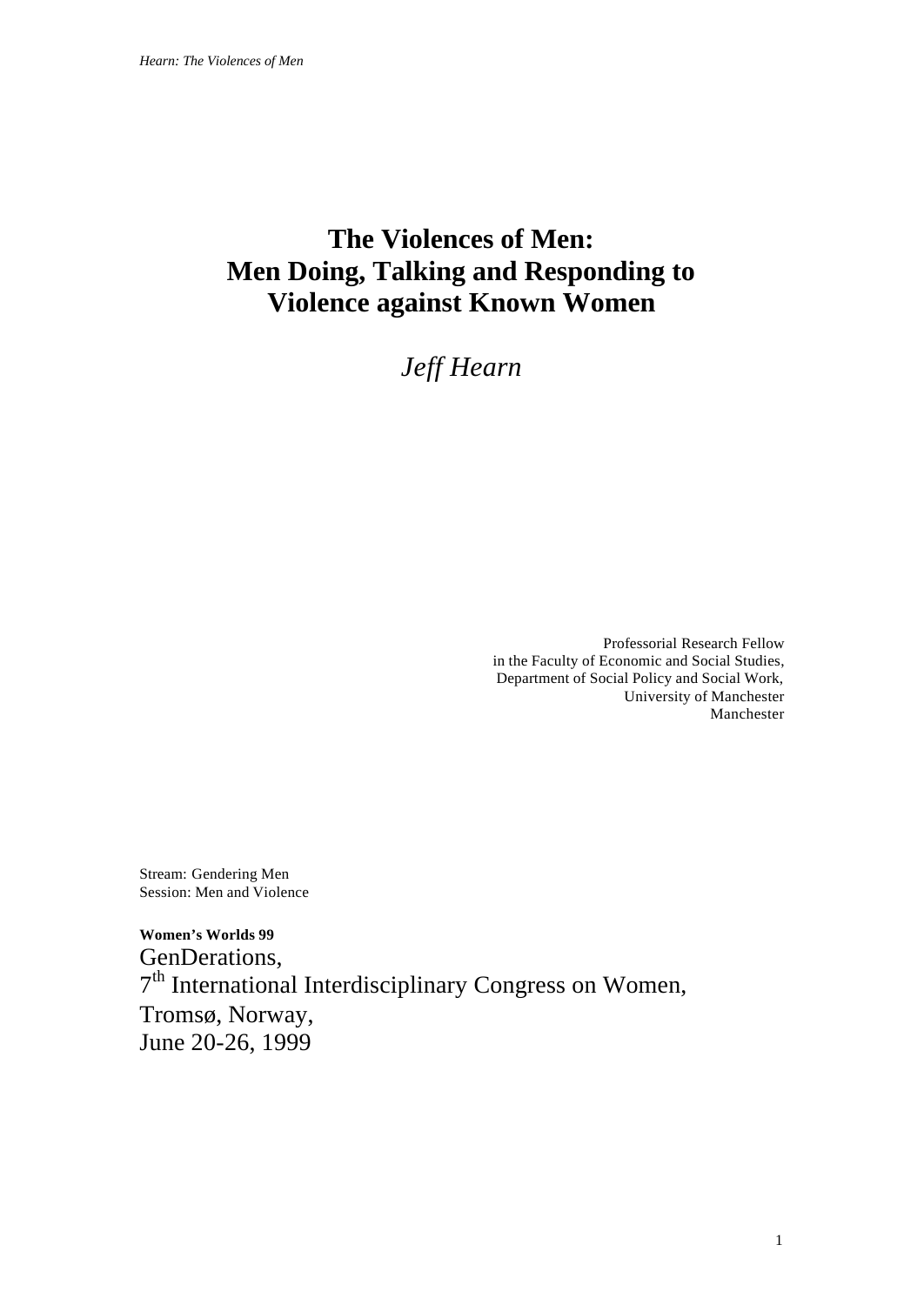**7 th International Interdisciplinary Congress on Women, GenDerations, June 20-26, 1999**

# **The Violences of Men: Men Doing, Talking and Responding to Violence against Known Women**

# *Jeff Hearn*\*

In this paper I outline three aspects of men's relations to violence to known women: doing it, talking about it, and responding to it. While these three aspects are conceptually distinct, in practice they closely interrelate and interconnect, so that it is a mistake to simply think of men being violent at one moment in time, then talking about it some other time later, and then responding at some further time later on still. Violence does not only occur in particular times and places, in specific 'incidents'; it is better thought of a social process taking place over time and places, that includes within it talking about violence and responding (or not responding) to violence. The separation of violence off from the rest of social life is one of the ways in which violence is reproduced.

# **I: Men Doing Violence to Known Women**

# **The Problem**

l

There is now a very large international literature, in the form of official records and statistics, social science and policy surveys, and victim/survivor report studies, that chronicles the extent and pervasiveness of men's violence against women (Dobash and Dobash, 1992; Mullender, 1996). Edwards (1989, p. 214) notes: 'The safest place for men is the home, the home is, by contrast, the least safe place for women.' Men still do a lot of violence to the women that they court, date, have sex with, live with, marry, 'love' and even 'care for'. It has been estimated from recent British research that between ten and twenty-five percent of British women have been a victim of violence from a male partner (Smith, 1989; Mirrlees-Black, 1994; Mooney, 1994, cited in Dobash et al., 1996, p.2). For example, Mooney's (1993, 1994) survey in Islington, London, found 27 percent of women reported physical abuse by a partner and 23 percent reported sexual abuse. Even such estimates should be treated with caution, as they may not take full account of rape, sexual harassment, coercive sex and pressurised sex, as well as emotional, psychological and other abuses. A recent British survey (Stanko at al., 1998) of women in Hackney, London, reports:

- More than one in two women had been in psychologically abusive relationships during their lives;
- One in four women had been in psychologically abusive relationships in the past year;
- One in three women had suffered physical and sexual abuse requiring medical attention in their lives; and
- One in nine women had suffered physical and sexual abuse requiring medical attention in the past year.

A very recently published national survey of 4,955 women in Finland (Heiskanen and Piispa, 1998) has reported the following results:

- '22 % of all married and cohabiting women have been victims of physical or sexual violence or threats of violence by their present partner, 9 % in the course of the past year.'
- 'violence or threats by their ex-partner had been experienced by 50 % of all women who had lived in a relationship which had already terminated.' (p. 3).

Broadly similar figures have been reported from elsewhere in the world. Recent US researches have generally found between 25 and 30 percent of women reporting physical abuse by a partner (Stark and Flitcraft, 1996), and about 20 percent reporting sexual abuse (Council on Scientific Affairs, American Medical Association, 1992), though individual surveys have found even higher figures of women reporting such forms of violence.

<sup>\*</sup> University of Manchester, and Visiting Professor at Åbo Akademi University and Oslo University (From August 1999, Visiting Professor at Swedish School of Economics, Helsinki, and Tampere University).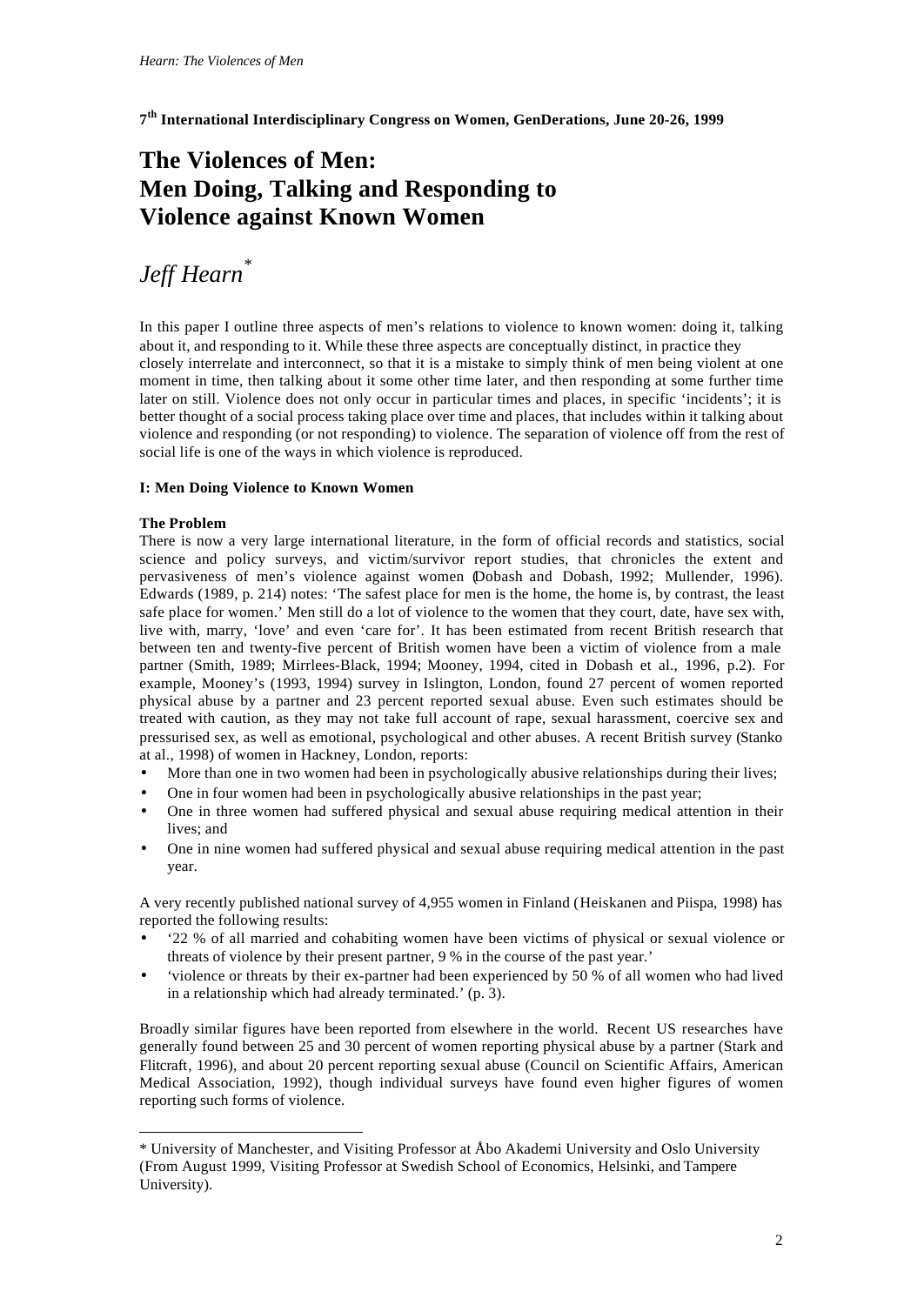### **Explaining the Problem: Roots, Causes or Excuses?**

There are many ways to explain the problem of men's violence against women; they range across the whole of the social sciences – from psychology, psychoanalysis and social psychology to sociology, social anthropology, political science and economics. One simple but useful framework is to distinguish between those explanations that focus on the individual and their psychology; those that focus on socialisation and learning within the family (whether the family of origin or the family in the present); and those that focus on broader socio-cultural relations of power, for example, structural theories of patriarchy (Gondolf, 1985; Dankwort, 1992-93; Hearn, 1996a). In one sense, these different theories start from very different assumptions about the nature of violence. On the other hand, it is wrong to assume that there is one just explanation of men's violence, or that explanations are necessarily in competition with each other. It is not necessarily impossible to combine insights from two or more of these approaches, for example, structural processes operate through particular individuals with their own personal biographies.

While explanation is a very complex area of investigation and scholarship, there are a number of lessons that need to be borne in mind from previous research. First, and perhaps most radically, we need to be very cautious about thinking in terms of origins, roots and first or final causes. Whatever ancient first cause there might have been is certainly long lost in history; moreover, the operation of men's violence is different in different parts of the world, and it is inappropriate to assume that explanation in one place will work in all other places. The problem has to be reinvestigated and researched in each locality. Second, whatever approach is developed or prioritised, there is a need to gender it – to examine how gender and sexuality operate at the level of individuals, families, and broader social structures and cultural patterns. For example, Campbell has written that:

One of the strongest predictors of wife beating by men is whether they were exposed to violence in the house as children … the boy who observes his father's violence is three times more likely to beat his own wife when he marries. The boy learns that aggression pays' (Campbell, 1993, p. 105).

Similarly, the recent Finnish national survey notes that 'Of those men whose fathers had perpetrated family violence (*sic*.), 41 % were also violent against their own partner.' (Heiskanen and Piispa, 1998, p. 3). However, such observations, though obviously of great interest, do not tell us about the gendered processes whereby boys observing violence by fathers may become men who are violent to women, while a similar process does not appear to operate for girls. Boys learn violence in the context of male domination more generally.

This leads onto a third point, namely, that explanations, any explanations, need to be treated with caution, as they can be re-used to take moral and political responsibility from individual men, and as 'excuses' for the violence. Explanations are not to be understood outside of their social context. Fourth, and linked to this, there is the importance of understanding men's violence in its specific social context – its concrete nature, its dynamic development and its wider social, indeed societal, context (see Dobash and Dobash, 1984). This entails attention to interpersonal, ideological and structural questions. It also highlights issues of difference and diversity, for example, by age, ethnicity, race, religion, sexuality, and other social divisions (Rice, 1990; Kirkwood, 1993; Tifft, 1993; Pringle, 1995).

Fifth, there is the question of broad comparative and international approaches to explanation. In case there are any lurking suspicions that this is a biological rather than a social problem, I would ask you to think about how it can be claimed that the incredibly uneven and historically variable development of what is locally and nationally constructed at the time as 'legitimate' police and military violence can be explained biologically. Was Nazism just natural? Clearly, no. Such historically specific (at the time) 'legitimate' violence is a social and political phenomenon, as is men's violence against women. Broad comparative and historical studies are important here, as they point to the dramatically different levels of violence in times and places, especially when the threshold of violence is raised in or after war.

Sixth, men's violence against women is about men's power and control within the individualised feudal mode of reproduction within the patriarchal formation. It is the performance of violence along with what is considered intimacy, living together, sex, marriage, care, housework, and childcare.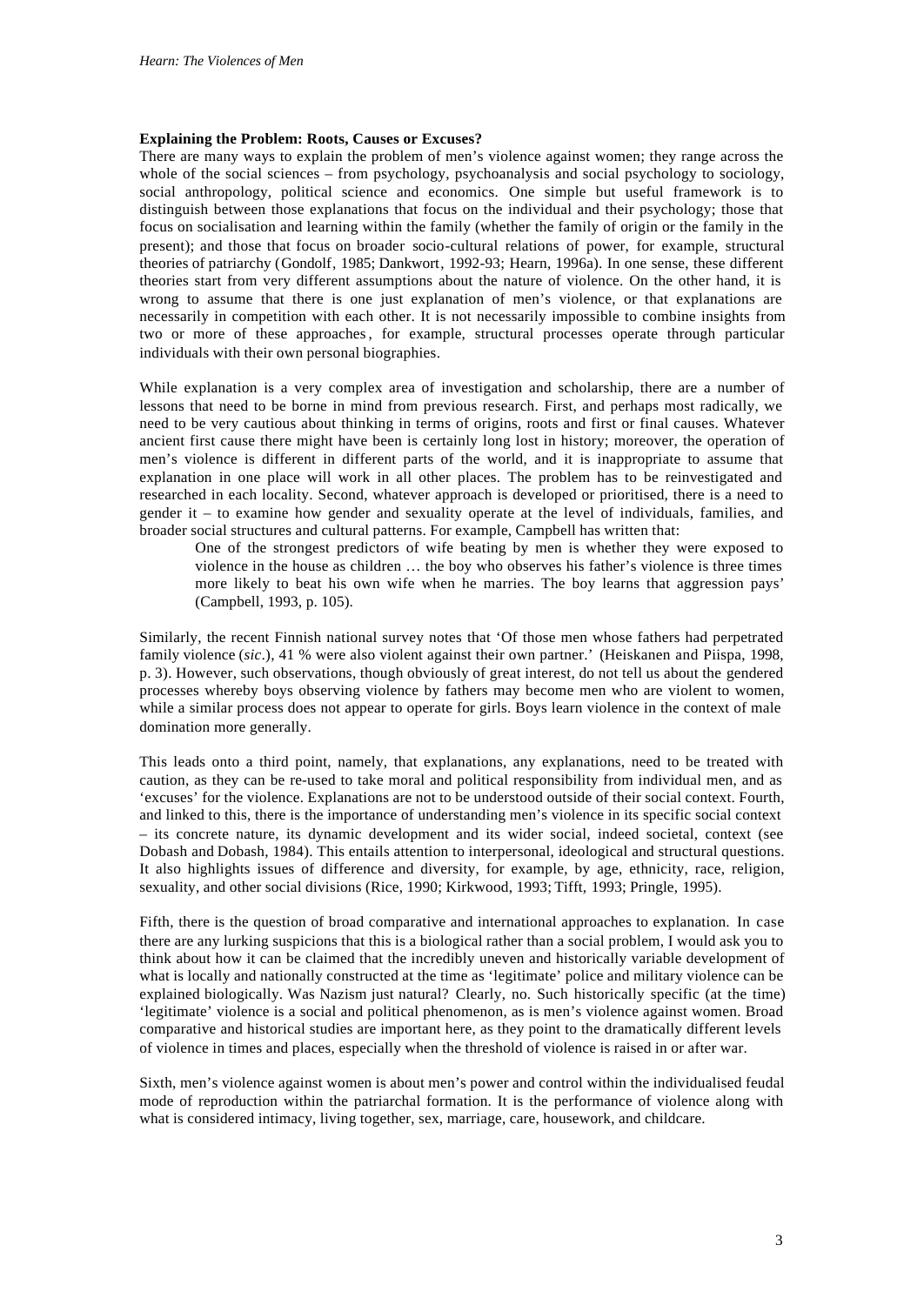#### **Naming Men: The Problem of Men's Violence against Women and Its Consequences**

Men's violence against women has to be understood in the context of social patterns of gendered power relations - what might be called 'the problem of men'. Men's violence against women is part of men's use of power, violence and control. Men remain the specialists in the doing of violence and violent crime. In the UK about 84 % of all recorded crime is by men; about 97 % of those in prison are men; a quarter of all men are convicted of an offence by the age of 25; and two-thirds of all male offenders are under 30 (Cordery and Whitehead, 1992). In contrast, about 12 times as many assaults are reported from men than from women. About 98 % of assaults reported on spouses are by men to women; and about 25 percent of all crimes recorded and telephone calls logged by the police are 'domestic' assaults by men on women. Men's violence against women is part of the problem of men.

Gender relations in the late 1990s in most countries can still be characterised by dominance and subordination, by men's relative dominance and women's relative subordination. Even in those countries where there appears to be qreater relative equality between women and men, including the Nordic countries, there are still great inequalities in income, wages and wealth, and political, managerial and corporate power, as can be seen from the UN Human Development Reports. Seen in this context, the problem of men remains both very simple and rather complex (Hearn, 1999). While men and masculinities continue to be associated with power and control, men and masculinities are just as variable as women. Equally, while there are clearly all manner of changes in process, there is also a profound state of no change, in the sense that many arenas of power remain in the control of men, and men's violence persists.

The forms that gender dominance take are thus complex and changing. They include gendered economic exploitation, whereby the value of women's labour is not fully rewarded; gendered political and personal oppression, whereby people, along gender lines, are discriminated against, ignored, neglected, degraded, or harmed, to reduce them to less than human (Hearn, 1987, p.xiii); and gendered violence and violation. Importantly, exploitation, oppression and psychological abuse can continue without the direct use of physical violence and even without a direct awareness of experiences of violation. Particular associations of men and masculinities with power create specific political and personal problems in the form of pain, damage, distress, and violence for women and children. The negative consequences of men's violence are in all spheres of life for women: health and wellbeing, physical and mental; economic activity and loss of paid working time; human rights; political participation; family, friendship and cultural association.

Men's gendered dominance operates in different forms in local, regional and national contexts, with different versions of what might be called violent masculinities. It is important to identify such local forms and understand how they are reproduced and undermined. They are also complicated by resistance and social change in these patterns; by the cross-cutting of age, class, disability, ethnicity, race, religion and sexuality; and by the full range of contradictions, ambiguities and paradoxes that persist intrapersonally, interpersonally, collectively and structurally. Thus, for example, men's association with power also creates problems for men themselves (Thompson, 1995). Men who are in social, medical or psychological difficulty may live that experience through a relation, or attempted relation, with power. Indeed the very power and control of both some men and men generally create problems for other men, and for each other (Hearn, 1998a).

The need to critically focus on men and men's power and the problem of men's violence against women have been made apparent by feminist theory and practice; this work has made its main priority giving support to women, the hearing of women's voices, and the improvement of women's lives. Much remains to be done in naming men as the central problem in the analysis of and policy on men's violence against women. This includes changing men to reduce and stop violence against women; and educating men against violence against women.

#### **Terminology: Naming the Problem**

A question of special importance is the naming of the problem. I have already used

the term 'men's violence to known women' several times. There have been a wide

range of other terms used in English; these include: 'domestic violence', 'family violence', 'spouse (or spousal) violence', 'conjugal violence', all of which tend to de-gender the problem; and 'wife battering', 'wife abuse' and 'marital violence', which tend to gender it but in restricted ways. In Finland the term, 'perheväkivalta' (family violence), still seems to be the most widely used. Naming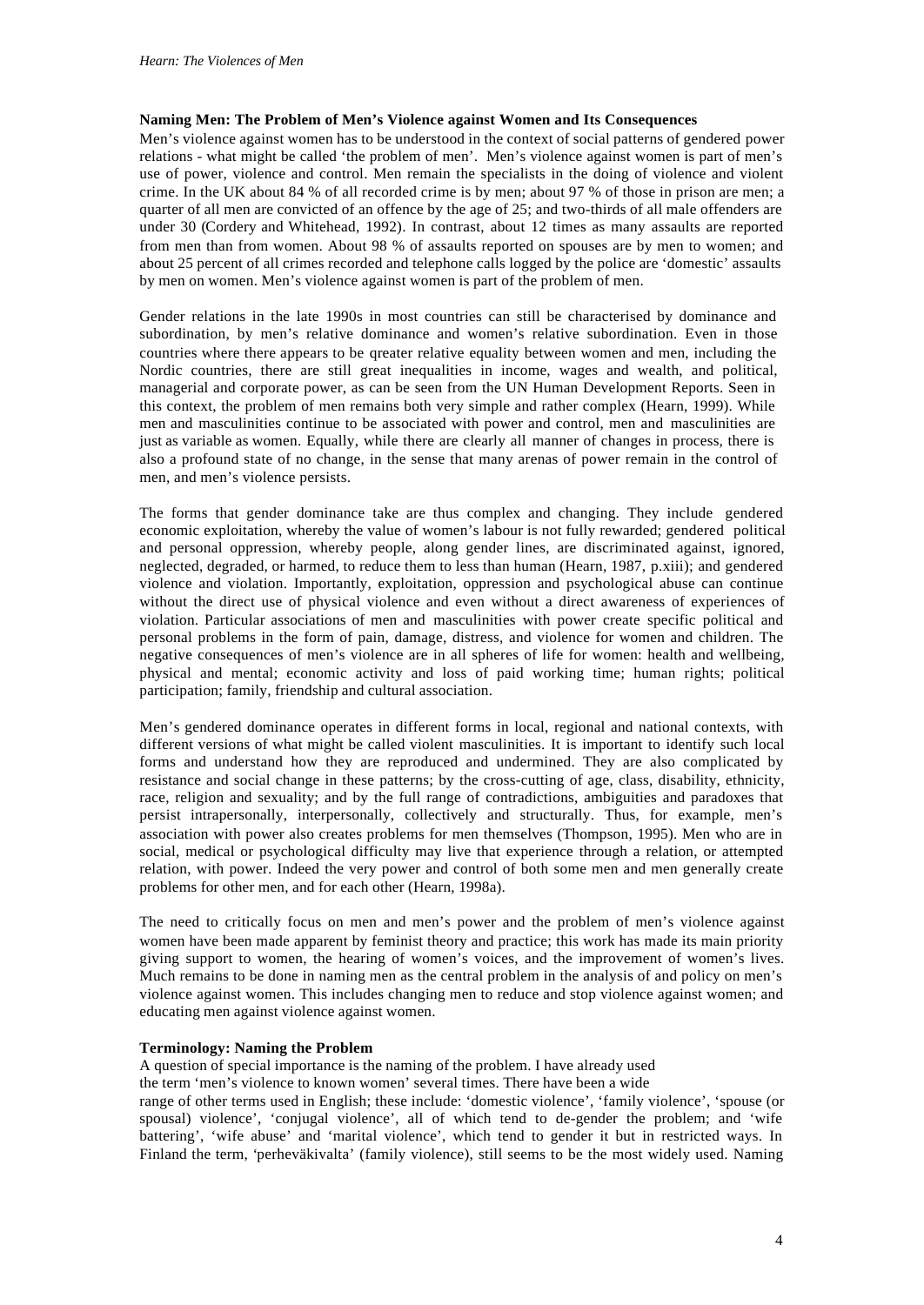the violence as predominantly men's violence is important analytically and theoretically; it is also important practically and in policy development.

## **II: Men Talking Violence to Known Women**

#### **Research on Men who have been Violent to Known Women**

The research on men's violence to known women drawn on here has been conducted during 1991-1995 (Hearn, 1995a, 1995b, 1995c, 1996b, 1998b, 1998c) and has been linked to, but separate from, the project on women's experiences of violence by known men directed by Jalna Hanmer (Hanmer, 1996, 1998; Hanmer et al., 1995). ('Violence, Abuse and the Stress-coping Process, Projects 1 and 2' on women and men respectively, funded by the Economic and Social Research Council [L 206 25 2003]). Both research projects used the same basic methods, although many of the issues raised have of course been different between the two projects. The project on men has been unusual in directly facing the question of interviewing men who have been violent to known women. 75 men were interviewed, sometimes more than once, from a number of sources: following arrest by the police; from men's programmes; via probation officers; from prisons; from various welfare agencies; as well as men who were not currently in contact with agencies. The first part of the interview consisted of an account of the man's story of the violence he had done, what had happened subsequently, how he understood why he had been violent, the reactions and responses of family, friends and agencies. The second part of the interview was a pre-coded questionnaire, which covered the man's and the relevant woman's biographical details, patterns of social support, responses from agencies, and measures of the man's well-being, his self-esteem and sense of control of his future (Mitchell and Hodson, 1983). At the end of the interview men were asked for their permission to do follow up interviews and consulting of their case records with the agencies that had had dealings with them or their 'case'. These were followed up in every case: 41 men gave 116 permissions which led to 130 agency follow-up contacts. Policy information was also collected from agencies. This research has provided a wealth of material on what men think and say about their violence against women, and what agencies do in response to it.

### **When Men Talk**

When men talk about their own violence to known women they are doing several different things at the same time: they are usually trying to establish some form of credibility with the interviewer, soemtimes by placing themselves in some kind of 'victim' position; they are giving descriptive accounts (no matter how 'accurate' or 'inaccurate'); they are providing (re)constructions of violence; they are also producing and reproducing silences and absences; they are operating within discourses of 'woman'; gender differentiation, 'man', sexuality and so on; they are providing accounts - repudiations, excuses, justifications and occasionally confessions - of their violence; and they may be recentering men. Men are quite able to talk about their violence and to give their reasons for their violence when they decide to do so. It is not so mysterious a process as is sometimes suggested. So what is happening when men talk about their violence to known women? What kind of talk do men use?

Interestingly, the great majority of men did not explain their violence with reference to their childhood. Most related it to what they saw as their legitimate rights over correction of women (justifications); their inability to control their anger and themselves more generally, particularly the use of their hand, arms and other parts of their physical bodies; the presence of violence 'inside' them (excuses); and occasionally to their illegitimate power over women (confessions). Some men did address the brutality of others to them in the past, usually fathers, teachers, peers, occasionally mothers. Thus some men 'explained' their violence by reference back to men in the past, and accordingly it can be argued that culture provides the context of violence or construct the norm of violence. In this sense, they received 'support', even legitimisation, from these men and their constructions and recollections of them.

One man described how his approved school headmaster 'kicked, punched, beat you with a big walking stick' - 'it was a violent regime ... things you learn in your early life or things that have happened in your early life do come back and haunt you in your later life ...' Another man who had spent six years in an approved school described how 'the headmaster used to stand you on a chair and say 'You're my size now aren't you.' And you used to say, 'Yes, sir'. And he used to punch you straight in the middle of the face and you'd go flying off the back of the chair.' This man also described being bullied by his peers until at 17 he decided to fight back then leading to fights with young men and conflicts with the police. He went on from there being violent to women. For such men violence from other men can act as part of a career and culture of violence that then moves onto violence to women, that was often acknowledged to be much 'easier' to do than the 'real violence' to men. It was in such contexts that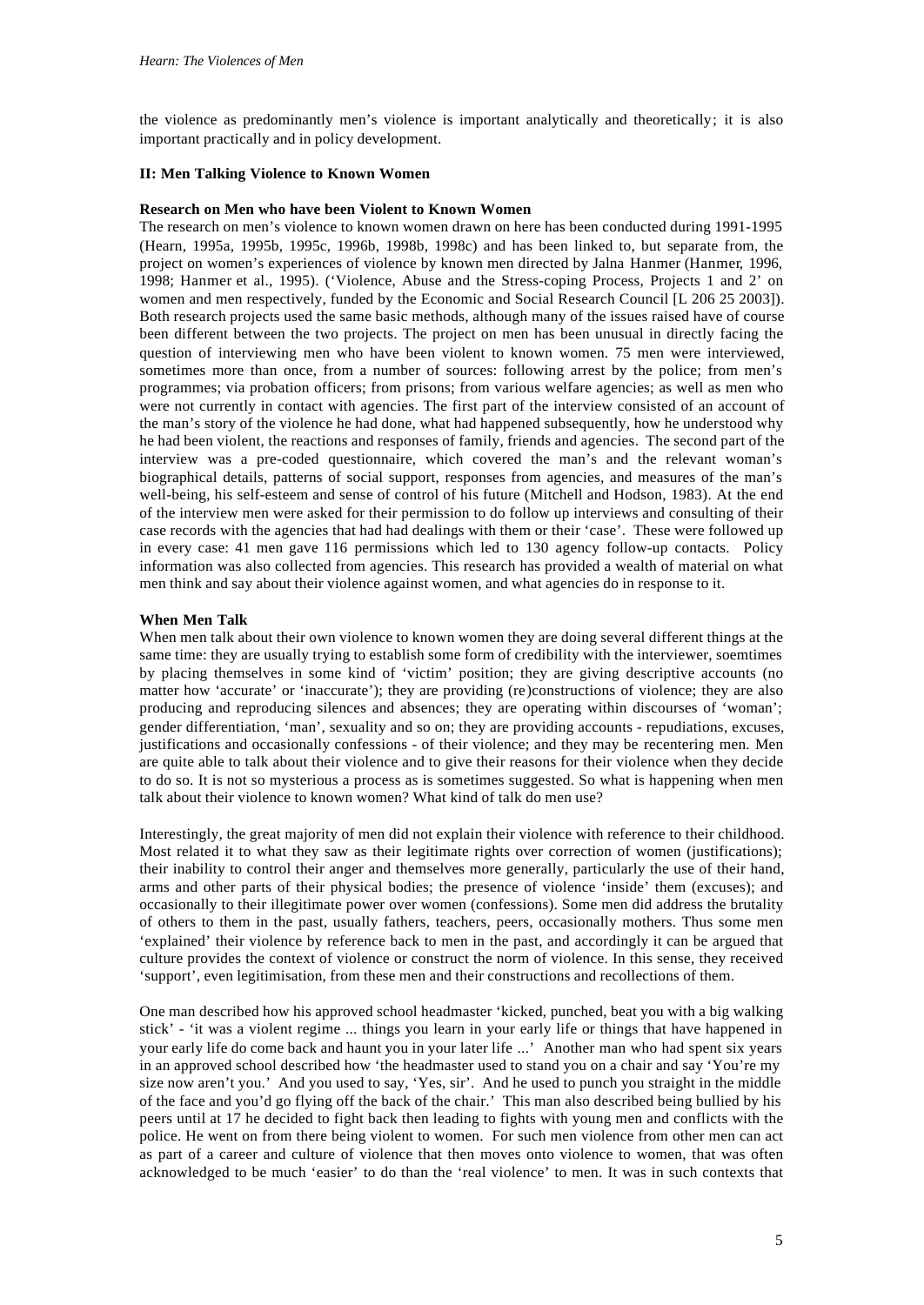there was reference to a general norm of men's violence, as when one man said 'It was a violent place.' Furthermore, such violence from other men is seen by the men as an explanation, even an excuse, for their violence. While such references to 'violent places' in the past may be explained simply as *class cultures*, it would be a mistake to overstate this. Class is certainly relevant to the articulation of violence but this research did not demonstrate its causal power in any clear way.

It is difficult to argue, however, apart from a small number of cases, that there is a general culture of violence for both men and women. In this sense at least violence is *not a shared* aspect of culture, even though it is possible that men's violence to known women may be seen as legitimate by some women. Some men of course indicated that women accepted that his violence was legitimate or that the violence was '50/50' or, in one case, that the woman encouraged the violence, but all of these accounts have to be seen as what they are - accounts of men, not general, *agendered analyses of culture*. Seeing culture as the context for and norms of violence is to conceptualise violence in a relatively conventional way. However, if such an approach is to be used it is more accurate to speak of men's culture or some men's culture that may operate over time or at a given time across several social arenas. Without this qualification of 'culture' *as men's culture*, there are several dangers. These include the search for *sharin*g in culture between men and women; the assumption of the *legitimacy* of men's violence and its acceptance by women; the assumption of *unconscious patterning* to violence rather than intention and clarity in men's actions; and the use of culture to not just explain but also excuse/justify men's violence. In such senses, culture can be a gloss of gendered social divisions and inequalities, that are taken-for-granted

#### **Men's Cultures**

It is more plausible to argue that there is for some men at least a *culture of men's violence* or *men's and boys' cultures of violence.* Men's culture could be said to operate *implicitly* in a number of respects. Perhaps the most important of these was the taken-for-granted nature of heterosexuality and male heterosexuality. It was rare for men to talk directly about their own heterosexuality or to talk about the relation of their violence to their sexual relationship in a direct way. The most common way this was articulated was by talking about the woman's actual or presumed infidelity to him - with reference to her 'messing about', 'going with other men', and so on. This was usually seen by the man as a clear justification for his violence. Thus talk between men, about women and women's sexuality could be said to be a form of men's culture or a means of men showing men's culture through possessive or hierarchic heterosexuality (Hearn, 1987).

Violence was also taken-for-granted in many of the accounts for what appeared to be different reasons: first, because that was the way man resolved his disputes; second, because some limited violence was accepted by the man as normal. Some men have a positive expectation that men will be violent. Violence is taken-for-granted and absence of violence is viewed with suspicion:

'But I mean I know men who couldn't be violent even when it's probably better for them and the woman. I think because they're not fully developed people. I'm a bit wary of men who are never violent.'

 One can also examine the extent to which men's culture can be said to provide *explicit* support for men's violence in the present. There was considerable evidence for this particularly from men who were not in men's programmes. This support came primarily from family and friends. Men in the family did not usually intervene in other men's violence. For example, a man who reported about thirty examples of his violence was able to say: 'I think my father ... I don't think he actually knew that I used to be violent to her. I actually think that he knew that we didn't get on at times.' A more cautious decision appeared to have been taken by the family of a man who had been violent to women 'loads' of times: '... our family minds their own business. If he clouts his wife, he clouts his wife. If I clout mine, I clout mine.'

An apparently different response was described by another man:

'Q. Did any of your family or any of your friends know about the violence?

A. Two of my brothers knew. You know, they was blaming me for it, but they know different now. They've read everything what she's put down in statements and they know now that 99% she started it.'

Men's culture is not just about men ignoring other men's violence; it may also concern outright conflict between men: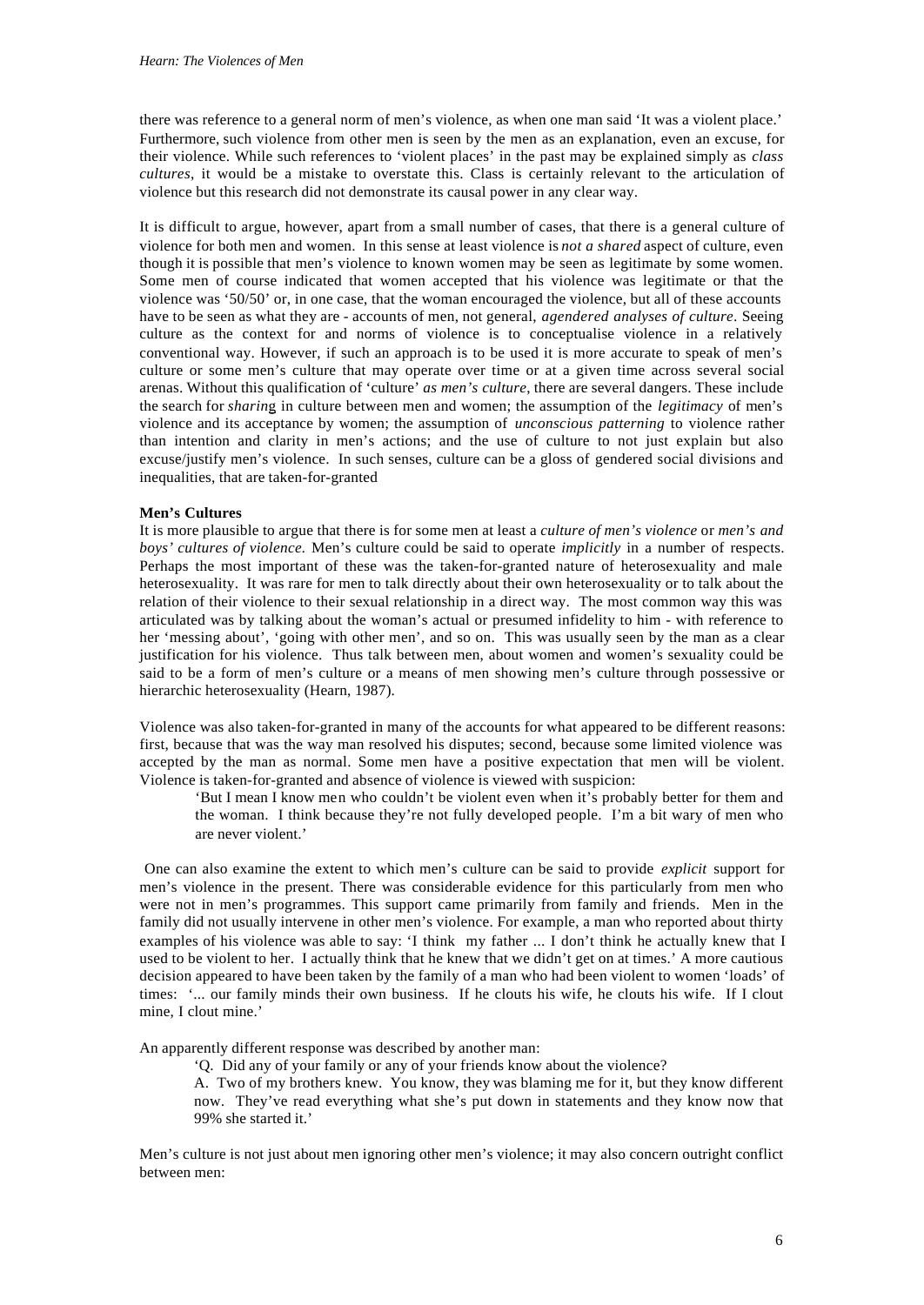'... she [his ex-wife] came back with her boyfriend in a van. I know he came to physically beat me senseless ... Luckily my brother was there ... Well he came to the door and my brother wouldn't let him in, I mean he were going to flatten him, which he would have done.'

Rarely, men family members do involve external agencies. One man referred to the intervention of the woman's father:

'He's caused a bit of aggro in the past, very much so ... He's had me locked up for violence ... and I took it out on [was violent to] her.'

This kind of intervention through agencies like the police by men in the family was unusual; more common was either direct intervention to the man himself or little or no action.

A rather similar pattern was generally reported in relation to men's men friends. A man who had stabbed his wife reported:

'... they [his friends] said "You've done nothing wrong against us or our families, you're still the same person as you were before." They said "What you've done, you've done something wrong, yes. And any man would have done something more or less similar, maybe not the same thing, or maybe not even anything related, but they would have fought for their children, sort of thing." They said and when children are involved in any sort of relationship or a man and a woman argument, it's a case of domestic and anything can happen.'

Some men did have a large circle of friends, but chose not to use their friends to talk about their or each other's violence. They might, for example, be friends met primarily for drinking or playing sport or watching sport. The agenda there was different; it was not generally something as 'intimate' or 'disclosing' or 'embarrassing' or 'ambiguous' as his violence to his wife. On the other hand, in some cases the existence of men's friendship networks was continued through an agreement, whether explicit or implicit, not to 'interfere' with other men's private business.

As a man who had been imprisoned for various acts of violence to women including indecent assault explained:

A. 'And like my mate were with me when all this [indecent assault] has gone off. He's even turned round to me and said, 'You've done nowt.'

- Q. Right. But he was there.
- A. Yes, he says he were there.
- Q. So was he a witness?
- A. Police wouldn't have him as a witness for me. They wouldn't have him as a witness.
- Q. If you had have called him as a witness, what would he have said in court?
- A. He'd have probably said what he said to me, that nowt happened.'

Not only do men friends not generally 'get involved' with their or each other's violence, but if they do attempt to intervene that may itself be resisted, sometimes with the threat of further violence. An important part of such a structuring of men's friendships is the assumption by most men that 'friends' and 'mates' themselves refer to men not women.

#### **Men's Culture as Men's Talk and Representation**

Constructing this culture as men's culture suggests that we need to also see men's talk about their violence to known women as social representation by men. In this sense, men's talk is primarily discursive rather than some corresponding report on what happened previously. It is after all men's talk. As such it is limited both by the *particular* relation of the men to the(ir) violence in question and by their more *structured* relation to power. A basic difficulty that the problem is being looked at through men's accounts, men's narratives, story-telling. The question clearly arises that while these give some indication of how *men* understand, construct, explain, account for their own violence, this should not be taken as any kind of definitive version of the 'truth' of the situation. Other research has shown how men tend to under-report their violence as compared with the women who experience the violence (Dobash et al., 1996). Women may themselves under-report violence to them for other reasons. There were many examples of minimisation in the reports of the men. On the other hand, when men's accounts were triangulated with reports from agency staff. In most cases men's and agency reports were quite compatible though both added further detail in crucial respects.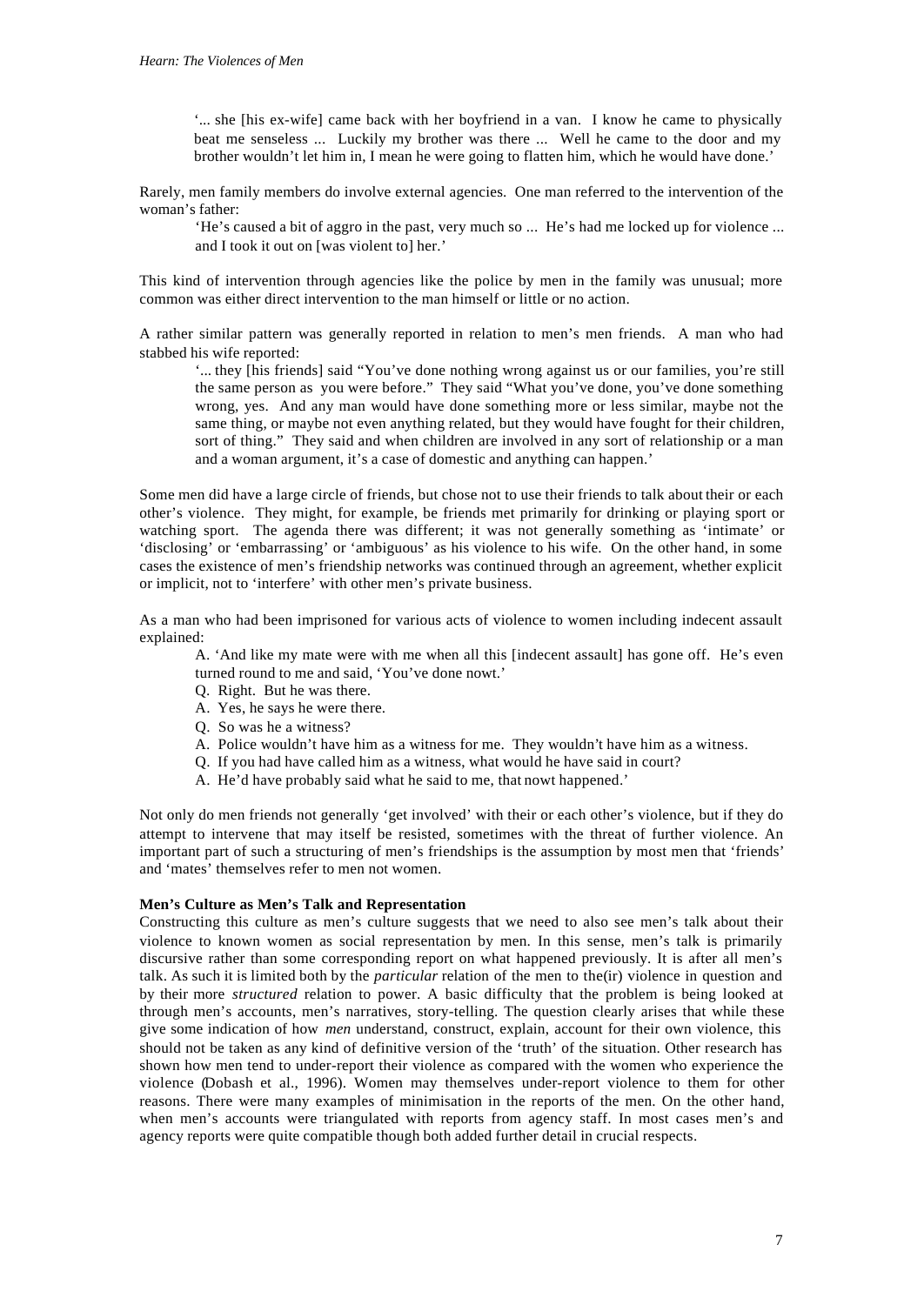A particularly significant aspect of such talk is men's construction of what counts as violence in the first place. This typically involves the inclusion and exclusion of particular behaviours in talking of 'violence' men overwhelmingly refer to physical violence and even then physical violence of certain kinds. Some men do refer to emotional, verbal and psychological violence but this was very unusual even for those men in men's programmes. However, even these references are often related to the threat of physical violence or are constructed as if they are physical violence in their reduction to incidents. For men, violence to known women is generally constructed as one or more of the following:

- 1. Physical violence that is more than a push. Holding, restraint, use of weight/blocking, throwing (both things and people) are often excluded.
- 2. Convictions of physical violence.
- 3. Physical violence that causes or is likely to cause damage that is visible or considered by the man to be physically lasting.
- 4. Physical violence that is not seen as specifically sexual. Sexual violence, other than convicted or admitted rape, is seen as separate.

The convoluted nature of the men's definitions of violence are illustrated from the following quote:

'I wasn't violent, but she used to do my head in that much. I picked her up twice and threw her agains the wall, and said 'just leave it'. That's the only violence I've put towards her. I've never struck a woman, never, and I never will. When I held her I did bruise her somewhere on the shoulder, and she tried making out that I'd punched her. But I never did. I never to this day touched a woman.'

In this account, 'throwing against a wall', 'holding', 'bruising' do not appear to be constructed as violence, while 'striking', 'punching' and 'touching' do.

Men's talk can also be understood in terms of different (sub-)discourses, with the man placing 'himself' in different subject positions. These include repudiations (in which violence and the man are disconnected); quasi-repudiations (in which violence is talked about by denying other kinds of violence); excuses where violence is seen as existing inside the man and is then 'brought out' by specific conditions ('I seem to explode'; 'It all boils up like a volcano, it's waiting'); justifications where violence is seen as chosen by the man and arises from decisions about the man's dissatisfaction with his relationship with the woman ('She let herself go'); and confessions where the man equates himself with the violence to some extent at least. These forms of talk occur in various combinations, sometimes ways that are quite contradictory and inconsistent.

Men's talk can also be understood as story-telling. The man may present himself as heroic, fallen, beaten, surviving, liable to explode, the product of his childhood, really loving of his wife, and so on. Interesting as these stories are they do not necessarily help to reduce violence. Talk about violence is for men also about all sorts of other things - the weather, drinking, money, parents, football, chatting and so on. Talk about violence is not necessarily about violence. Responses to questions on violence may not address violence. Violence may be avoided. Answers may not refer to violence as a significant topic of attention. They may be on completely different 'wavelengths'. Such talk can be analysed in its own terms - without necessary reference to violence. It is, after all, talk. Ttalk can be an avoidance.

The value of discursive and deconstructive approaches to violence is that they emphasise the fact that there is no such thing as unmediated social experience or representation. Violence does not pre-exist in some pure form prior to reference to it. Statements about men's violence to known women, like speech and text more generally, '... are not just supplements to a presence which exists in unmediated form 'elsewhere' but rather they are the constitutive form of any possible presence, which can only be already decentred.' (Frank, 1985, p. 111). There is no fixed, pre-centred meaning to a supposedly initial act of violence; violence builds on previous violences, themselves decentred, and events deemed to be subsequent to those recognised as violence may involve further violence.

On the other hand, seeing violence simply in this way leaves me feeling extremely uneasy. Violence is not just representation. Violence clearly exists. It exists in the immediacy of that moment of violence. We are not just talking of a constructed text - but of material happenings that involve violation, pain, damage, suffering and sometimes death, so removing the possibility of further action and talk from the absent person/woman. Another problem is the various transpositions that may take place in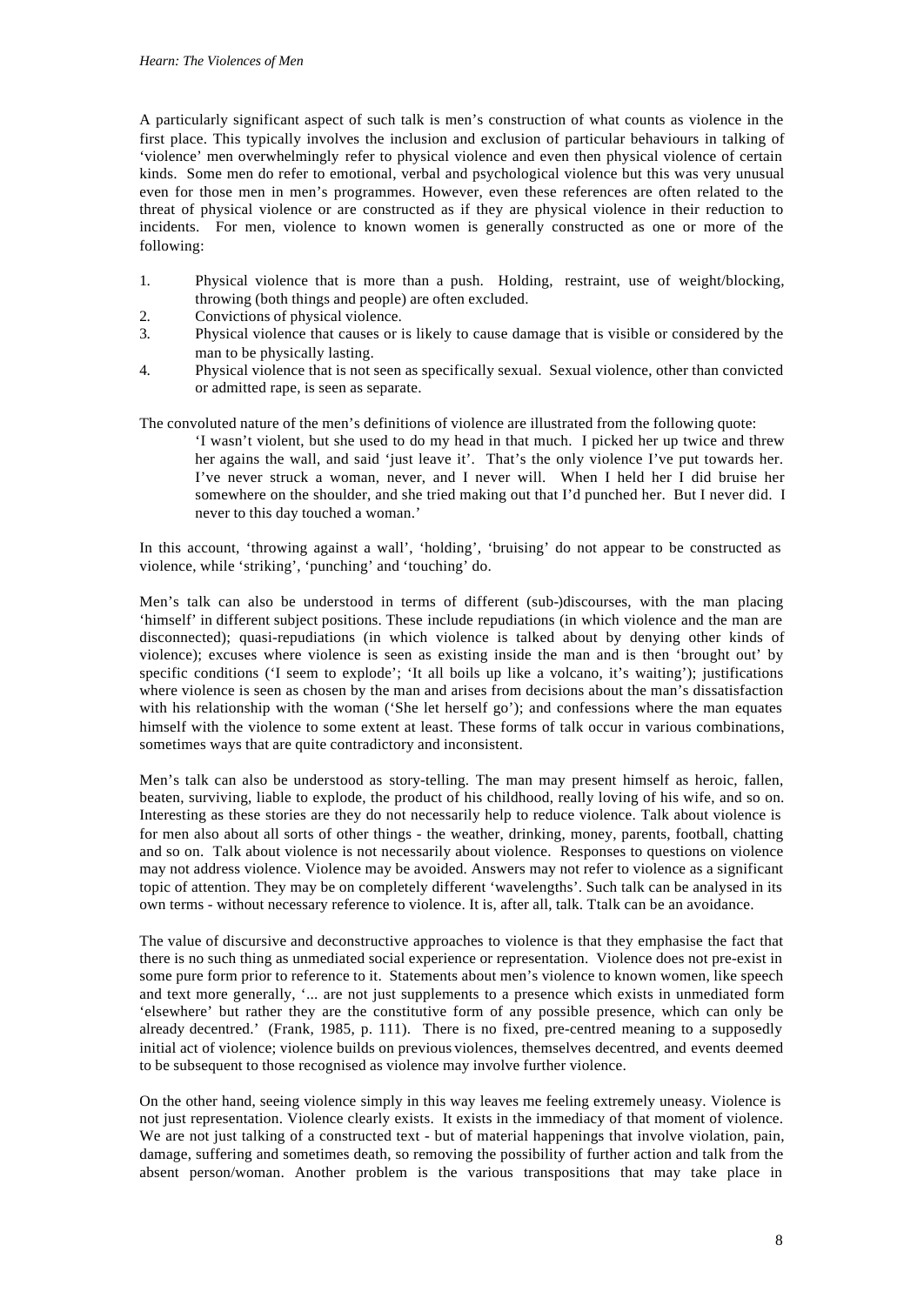construction and reconstruction of violence are not all of the same order; they are of uneven significance. There is a general problem with too narrow a focus on representation itself outside of a social context; that problem is partly political and policy-related. In short, how does a narrow focus on representation actually assist the reduction and elimination of men's violence to known women.

#### **Men's Culture as Material Discursive Practices**

Reducing men's violence to representation, text, talk is potentially dangerous, as it may obscure the material being and effects of violence. Men's violence to known women and men's talk about such violence need to be thought of as both separate from each other and intimately connected to each other. Each a form of the other. Men's violence to known women involves both violence and talk about violence that are simultaneously material and discursive. Accordingly, it can be understood not just in the context of culture or as cultural representation but as cultural practice that is simultaneously material and discursive. In this sense men's violence to known women can be understood as material, discursive culture that is continually being practised by men rather than shared between men and women. This perspective can be recognised and elucidated in a number of different ways.

First, men's talk about violence is not just representation (of norms); it is a creation of a reality in its own right. This applies both in the conduct of violence and in the talk about violence. For example, a man who reported about thirty assaults recounted how he would tell the woman 'You're not attractive and nobody will fancy you and I could get better than you and what did I need her for.' He explained 'of course this was so that she wouldn't think she was interesting to anybody else, so I had like a hold.' This was reinforced by his refusal to allow her to visit him in prison to avoid his supposed embarrassment at being seen with her. The performance of violence itself a form of representation/talk, while talk/representation can also be violence. There is the representation of violence and the violence of representation (Heathcote, 1994); the strict separation of violence and talk about violence needs to be problematised. Men's talk about violence is a way of reproducing violence. Talk is material in its being and in its effects. Men's definitions, explanations, excuses and justifications, and indeed more general discursive constructions all contribute to the construction or countering of men's violence.

The relationship of talking, not talking (silence) and violence is particularly complex. Talk can be opposed to violence; talk can be violent/violence, just as violence can be talk; silence can be opposed to violence; silence can be violent/violence; just as violence can be silence. Violence and the ability to talk (convincingly) about violence are personal resources for men in relation to women. Personal resources, including both violence and talking about violence, can be a means of both continuing even escalating violence and moving away from violence. Just as talk can both reproduce and cause violence, so too can silence. Not talking can be a way of denying violence or even threatening violence, or it can be a way of stopping violence, by being quiet, listening, not dominating. Talking about violence to women may be avoided by many men, but it can be a way of coping for some, perhaps increasingly for many, men. While many of the men appeared to make few if any responses to their own violence, the more violent the men were, the greater their range of coping responses. This included not only avoiding the problem, but also rethinking the problem and even taking more active steps.

Second, the current conduct of agency policy and practice emphasise the importance of talk. Incarceration, beyond one night, is extremely rare for men who have been violent to known women. Fines, community service and injunctions are also used. However, talk is the main medium of agency intervention with men. Talk can be used as a way of showing men have moved away from violence, as well as a means of excusing, continuing, reproducing violence, of confronting the problem; or avoiding the problem. Men talking about violence may easily become part of a therapeutic discourse, in which the talk is assumed to provide an explanation of the *individual's* violence, through the recollection of 'bits' of his past, his personality, inclinations, activities, drinking and so on. Talk-based approaches may detract from approaches based on or focusing on the removal of men, punishment, non-verbal interventions, the material conditions that promote men's violence, the immediate acts of violence themselves, explicit state and other publicity against men's violence to known women, and preventive education of boys and men.

Third, there is some degree of correspondence between men's accounts and the accounts of agency staff with whom they have had the closest connection. Interestingly, both are often insistent on seeing the particular men as exceptional to some supposed 'other men'. For example, men with their prime contact with the probation service tend to define themselves as criminals, and as such different from men who 'beat up women'; often the probation officers who work with them also do not focus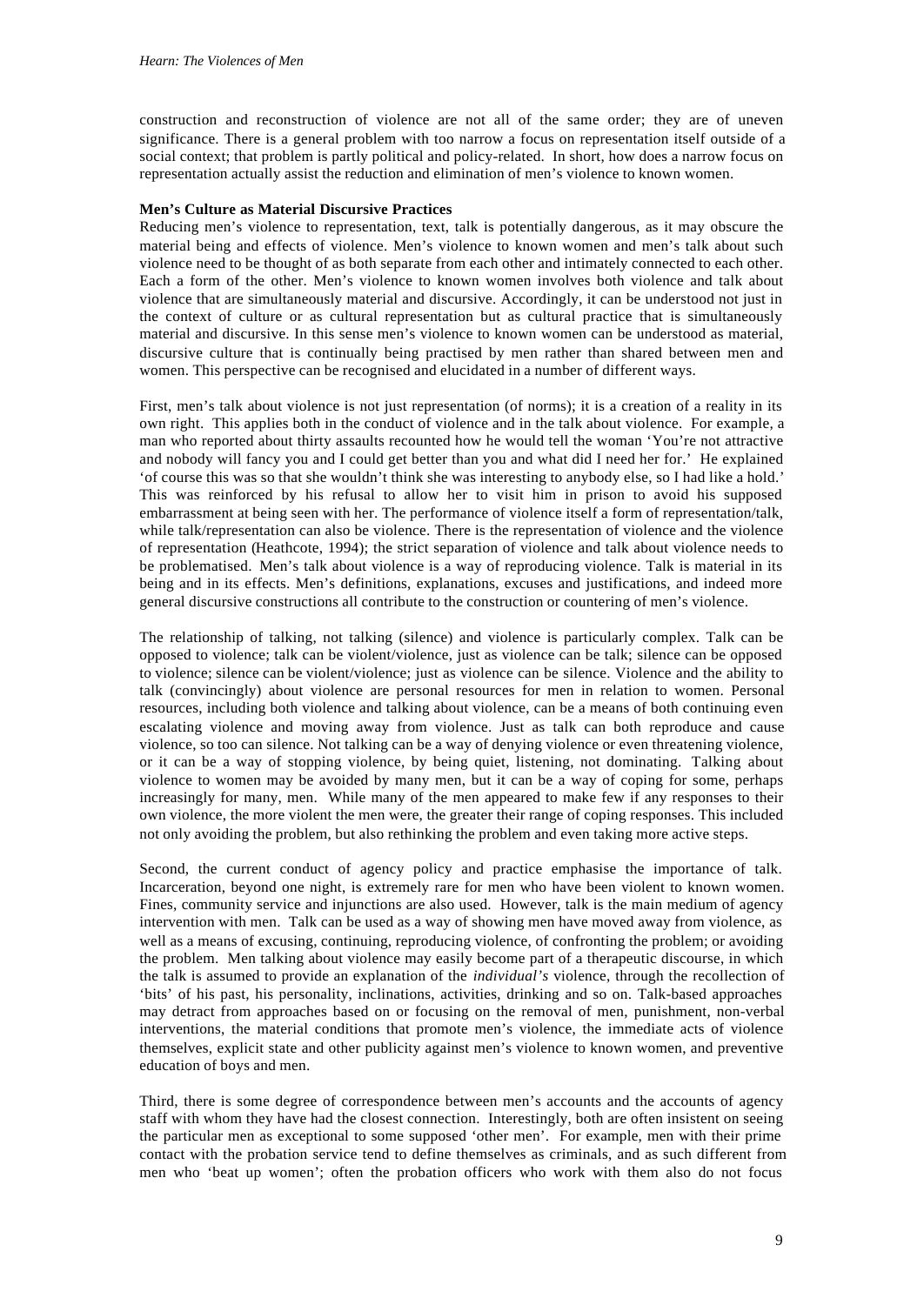primarily on their violence to women but rather on other problems. Men in men's programmes that have been specifically set up to counter violence have a rather different relationship to their violence. Violence is no longer part of the cultural context, or a cultural norm or a representation, but is a cultural practice to be reproduced or change. Whether the programme is seen as 'scaring', 'brilliant', a 'waste of time' or 'something that has changed my life', the sense of active agency is undeniable. This matches the construction of men and men's violence that are promoted by the leaders of such programmes. For them is both the violence specifically and the whole man/person - violence is both endemic and liable to be changed if attended to seriously enough.

Fourth, the specific constructions that men use to talk of violence interconnect closely with the constructions of agencies that are themselves generally dominated by men. They are generally men's agencies. Definitions of what counts as violence and how violence is explained and understood, are equally important for agency policy and personnel and in thus these construct options for women and men, including in some cases their very livelihood and survival (i.e. avoidance of women being killed). Thus men's talk in agencies have definite material effects for both women and men.

Finally, the whole complex of violence, talk about violence, responses to violence by both individuals and agencies needs to be understood as a cultural phenomenon that is both material and discursive. Triangulation of such different kinds of accounts is useful in portraying violence, effects of violence, responses to violence and talk about violence as a cultural phenomenon. It also involves being centally concerned with the interrelation of histories, biographies and the analysis of representations.

#### **III: Men Responding to Violence to Known Women**

#### **Recent Policy Developments**

Men's responses to men's violence, especially in the state but also more widely in communities, is part of the problem of men's violence to women. There is a long history of men ignoring or even implicitly condoning men's violence against women (Hearn, 1992, 1996a). The last thirty years have, however, seen major advances in bringing the issue of men's violence against women into the public domain, primarily through feminist theory and practice. There has been a substantial development of policies against such violence - internationally, nationally and locally - prompted by feminist politics and action research on women's experiences of violence and agency responses (for example, Dobash and Dobash, 1980, 1992; Hanmer and Saunders, 1984, 1990). Recent policy development and debate has focused on:

- the provision of refuges, shelters, and other (more) women-centred services in the state, community and voluntary sectors, and the material support of women victims/survivors;
- criminal justice system reforms, including injunction enforcement and free legal representation;
- provision of safer housing and greater income support for women and children;
- services for black and minority ethnic women;
- inter-agency policy development and co-ordination;
- the attempt to create safer public spaces;
- the devising of policies that deal with men.

Men need to support all these policies and practices. However, throughout all state and relevant community and voluntary sectors, there is a need to provide policies, practices and services that are as responsive as possible to women facing the problem of men's violence. This involves staff being suitably trained, being willing to ask difficult questions about violence, and being able to provide the necessary material and emotional support to women that will assist the change in their situation.

#### **Men's Responses**

This research has catalogued the uneven way that state agencies respond to the problem, and may even contribute to its continuation through inaction or supporting the man. Most of the organisations with which men who have been violent to women come in contact can be characterised as 'men's organisations'. They have their own gender structures and gender regimes; they are usually strongly dominated by men; and in many ways they raise similar issues as those raised in relation to the men themselves talking about men's violence to women, such as how violence is defined; what is included and excluded; how is violence explained, excused, 'justified', reproduced and stopped. It is vital to remember that state agencies themselves include many men who have their own definitions and understandings of violence. In this third section, I consider both men's responses in agencies to men's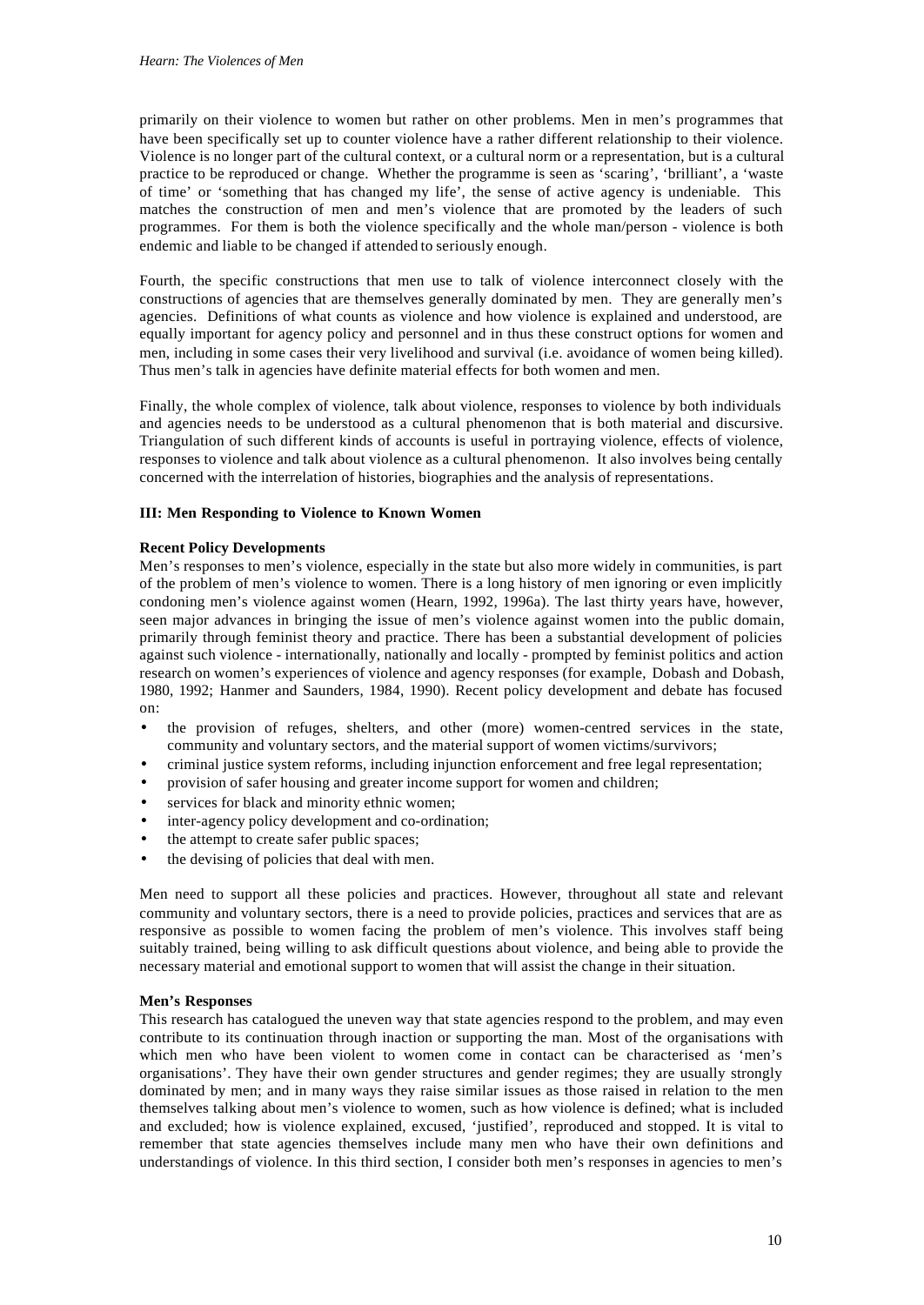violence to women, and some major arenas for policy and practical change, including those in which men, and boys, may respond to and change against men's violence against women:

- changing the male self;
- changing patriarchal family practices;
- men in groups;
- agency contact with women and men;
- criminal justice, social services and health;
- men's programmes;
- agency policy development;
- schools and educational institutions;
- campaigns and public politics.

#### **Changing the Male Self**

Men's violence against women, though a structural phenomenon, is enacted by individual men; the responsibility for violence lies with individual men. Whatever the social arena, changing men against violence against women involves changing of the male self. Most obviously, changing men against violence against women begins with men's relationship to women, and particularly the woman herself. This involves the man recognising the women's experience, listening to her, stopping the violence completely, and if necessary stopping the relationship and moving away from her. This is not to say that the individual man is naturally violent; however, dominant social constructions of the male psyche or male subjectivity are often intimately bound up with violence. It is at least a reference point for many dominant forms of male subjectivity.

#### **Changing Patriarchal Family Practices**

Similarly, the form and conduct of families and practices in families is a vital area needing attention. The assumptions that are made about who has the 'legitimate' right to control decision-making in families provide the not just the backcloth to but the very fabric of violence. Thus men's patriarchal control of women's money, time, movement, food, friends, family, clothes and so on both provide a facilitating context to more direct physical, sexual and emotional violences, and may be seen as constituting violences and abuses in themselves. A particularly interesting example is Yllö and Straus's study comparing violence against wives between the states of the United States. Broadly, they find two main relationships: first, a U-curve (curvilinear relationship) for 'the rate of severe violence against wives' against 'the structural status of women', with the highest violence in states with the lowest and highest status of women; second, a 'straight line' (linear) relationship of 'the rate of severe violence against wives' and 'acceptance of patriarchal family norms' (to what extent it is believed that husbands *should* dominate family decision making). Yllö and Straus (1995, p. 398) remark: '… wife beating is most common in a context where women's status in economic, educational, legal, and political institutions is relatively high, but where prevailing norms favor their subordination within marriage.' This highlights the need to understand violence against women as power, dominance and control; to change such violence necessitates change throughout all spheres of society and not only the only the formal status of (some) women.

#### **Men in Groups: Men Learning More or Less Violence**

Much of men's information about how to be a man comes from being with other men in groups. A number of previous studies of men who have been violent to known women have emphasised the importance of men's support for each other in perpetuating this violence. DeKeseredy (1990) has stressed the way 'male peer support' reproduces men's violence, through providing attachments and resources in the form of social integration, information support and esteem support. He also cites a number of studies that have found a strong relationship between the frequency of abusers' contacts with friends and female victimisation. In my research I have found that it is not so much the quantity but the quality of those social contacts that is important. Social support from friends that is antiviolence is likely to have a very different effect from that which is pro-violence. However, many men do seem remarkably unwilling to challenge other men's violence against women. Men's support for men needs to be viewed with great caution (Hearn, 1998b). Changing men can occur in any social situation, not just those labelled 'anti-sexist' or 'profeminist'.

#### **Agency Contact with Women and Men**

Men who have been violent to known women generally have far less contact with agencies than do women who experienced such violence. The women interviewed had been in contact with an average of about 11 *types* of agency in relation to their experience of violence. Many men have no or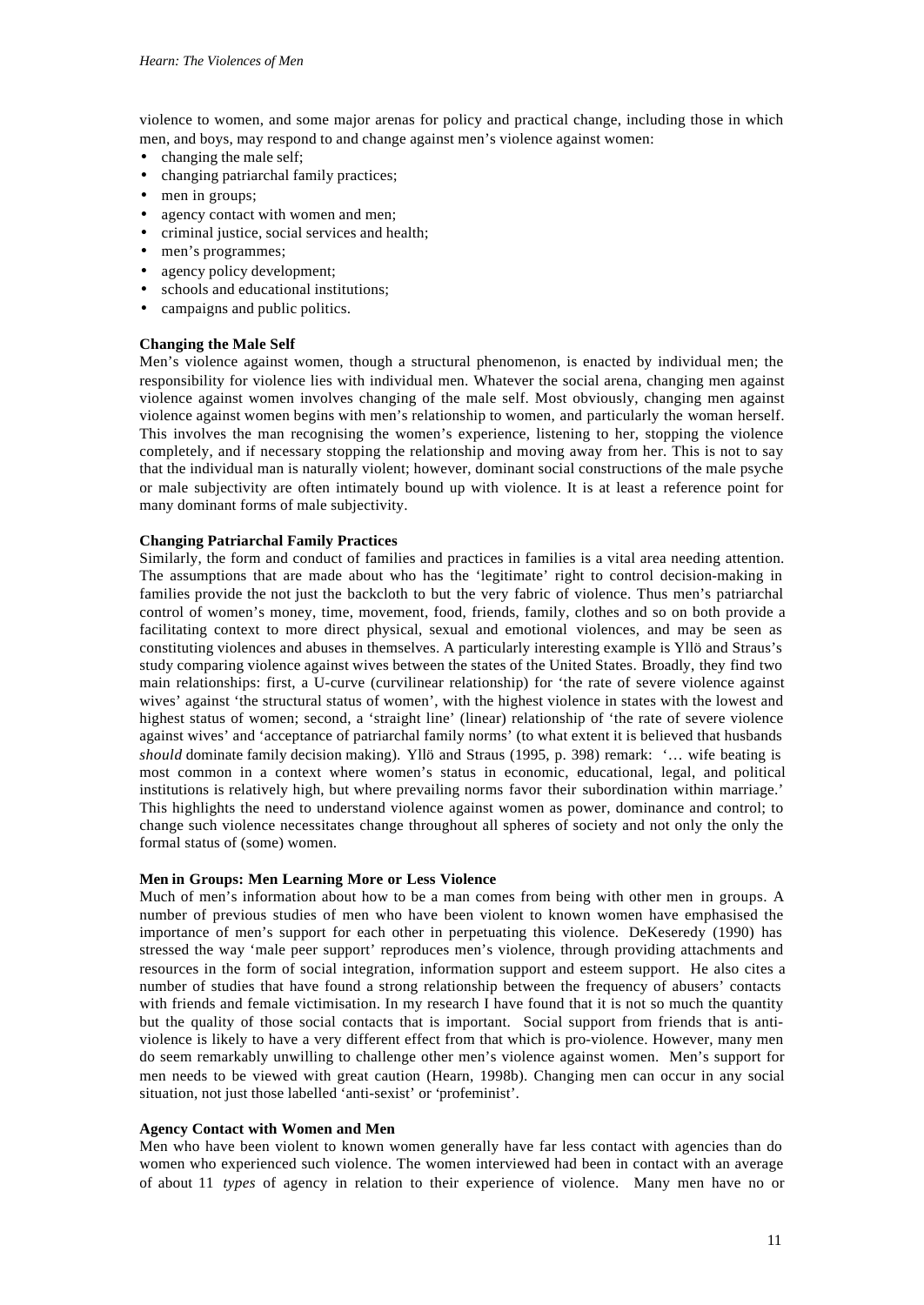negligible contact with agencies. For some men, it is quite difficult for them, short of murder, to have much sustained contact with agencies. Even so there is a large amount of agency contact that does take place with men who have been violent to known women, and women who have experienced violence from known men. However, this is usually not directly focused on stopping the violence. The problem may be mentioned in passing, other problems may be attended to instead or the violence may be dealt with periodically but not necessarily in a way that is likely to reduce or eliminate it. While there is much agency time and resources devoted to the problem both with women and with men, much of the time and resources is not directed in countering men's violence.

## **Criminal Justice, Social Services and Health Intervention**

*Criminal justice*, and especially *Police* intervention, against men's violence is more consistent than previously. The police have relatively responsive to reform over the last 10 years in some parts of the UK. Since 1987-88, force orders have been in operation which advise officers to use their existing powers of arrest in relation to assaults in the home; similar national guidelines were issued in 1990. Consistent arrest is now more likely, but prosecution, conviction and indeed imprisonment have changed little; however, even some court-based intervention appears to have some beneficial on at least some men (Dobash et al. 1996). There has also been a growth of Domestic Violence, Child Protection and Rape Special Units in various police forces. Another development has been the production of greater publicity to women by the police about these services, including their printing in various languages for women whose first language is not English. Emergency quick telephone services are also available for some women who are in specific danger from particular men. There are still many difficulties in the improvement of Police work:

- 1. Greater attention to the interconnections between men's violence against women and child protection work.
- 2. Higher profile to policy and publicity that opposes men's violence against women.
- 3. Greater awareness of the continuity of many men's violence against women, and the interconnections between different kinds of violence. Need for greater understanding of how some men use excuse and justify violence, for example, 'drink', use of 'calmness'.
- 4. Strict enforcement of force policy.
- 5. Greater liaison with other agencies.

Some parallel but rather slower responses have been made by the Probation Service and the Crown Prosecution Service, in developing specialist workers and producing clear guidelines for all staff on the problem. The *Crown Prosecution Service* (CPS) has attempted to improve policy and practice in recent years; however, cases are still routinely delayed, dropped, and reduced in the offence during the prosecution process. It is vital to process cases swiftly, and to maintain support for the women throughout the proceedings. Additional areas for concern and policy action areresearch:

- 1. The reasons for not proceeding to prosecution with a case are clearly varied. The reasons given by individual CPS solicitors elaborate on the formal reasons for not proceeding, recorded in the Code for Crown Prosecutors. Even though the CPS is working within a given legal framework, there is room for discretion in particular cases, particularly in respect to the public interest criterion. Not proceeding may involve dropping the case or prosecuting a lesser charge. This is especially important in cases where the parties are known to each other. The questions that arise include: how can different CPS solicitors develop a greater knowledge and awareness of the need to prosecute? How can greater consistency be guaranteed between CPS solicitors and indeed between offices in this regard? This may involve a combining the development of specialist expertise in cases of men's violence to known women and across the board training for all CPS solicitors.
- 2. CPS work is defined in terms of the prosecution of particular cases. While much information is collected on each case, this may not include the full context of the situation, such as continuity of violence over time. Can this mass of information collected be put to further use? Can the context of violence be more fully included? Can the woman's perspective be more fully acknowledged beyond just being a witness to the alleged offence, for example, in terms of information on the continuity of violence over time, or the possibility of options for her to change the situation? Interconnections between men's violence to known women and child protection work are rarely considered in CPS work. These are important in understanding the full damage of men's violence, and the need to prosecute cases with maximum urgency.
- 3. The liaison of CPS with other agencies is extensive, but primarily for the compilation of evidence to inform prosecution. It is not liaison designed to assist the women or alleviate the situation. Can liaison between criminal justice and civil law be extended in such ways?.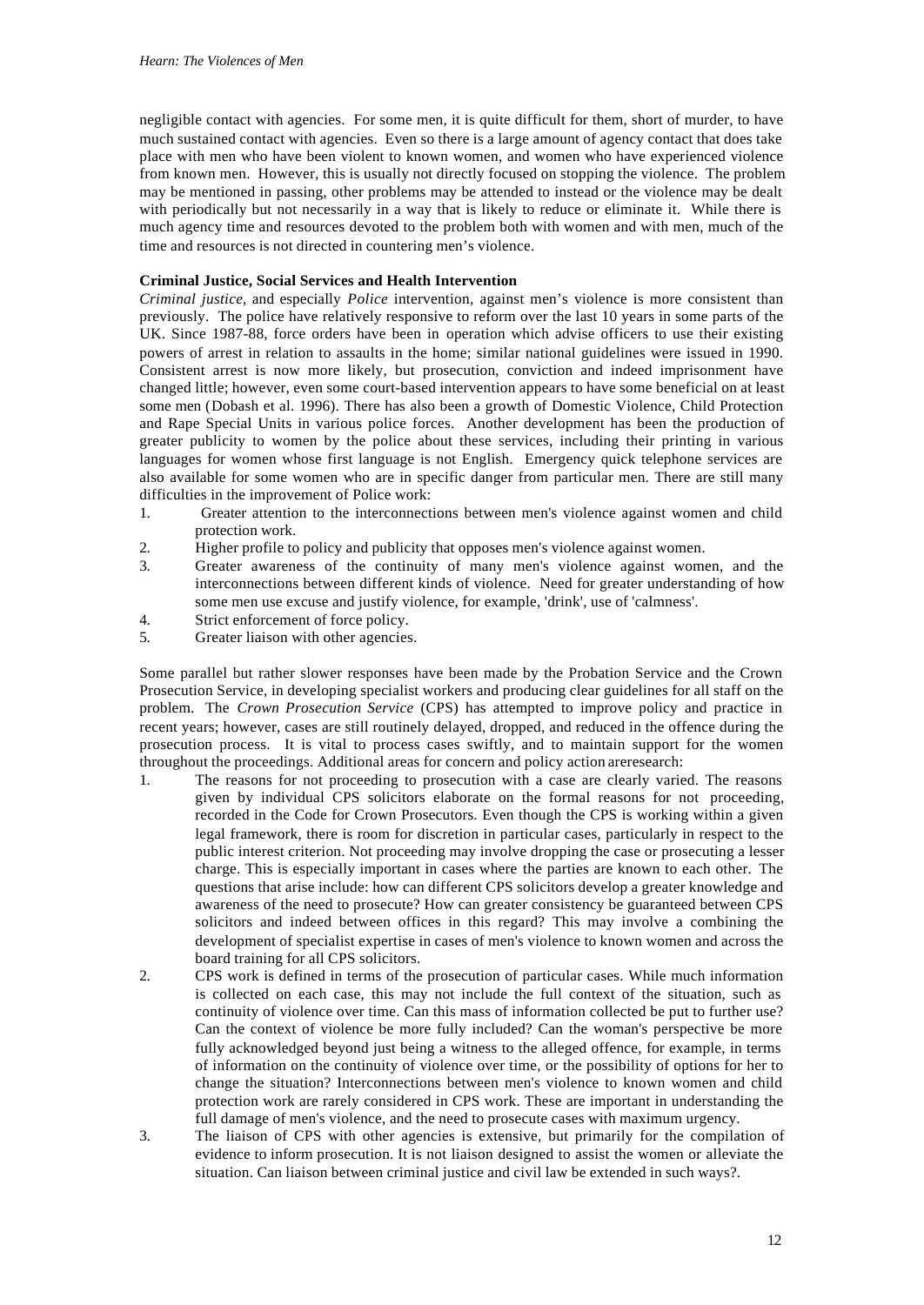- 4. The work of the CPS would be eased by being able to obtain statements and other evidential information more speedily. This relies on police with their own work demands and priorities. Could there be specific police doing CPS-identified follow-up work? Would this assist? Speed of obtaining evidence is especially important in cases involving people known to each other.
- 5. The non-availability and destruction of files is crucial. In a few cases there were problems of obtaining files. Destruction of files is a particular concern, especially when men re-offend.

Equally important policy and practice issues concern the court system, and the development of trained and knowledgeable magistrates, judges and lawyers.

The *Probation Service* became involved with men who have been violent to known women in a number of ways, including Pre-Sentence Reports to Court, Community Supervision, the management and staffing of Hostels, the work of the Probation teams in Prisons, supervision of men of life sentence, through care, the management and staffing of sex offenders programmes, family court welfare work, liaison with other agencies and so on. Having said this, the amount of ongoing direct work by probation officers on the problem of men's violence to known women was found to be disappointingly low. There are a number of areas of concern that have become apparent in Probation work with men:

1. Some cases showed probation officers' lack of involvement in confirming the problem of the man's violence to known women. Some probation officers were concerned to get the man to recognise the problem but were unsuccessful. Rarely did probation intervention work specifically on the problem.

- 2. The difficulties found in Probation Service work are of three main kinds:
	- a) avoidance of the problem by the probation officer;
	- b) avoidance of the problem by the man;

c) lack of success in intervention, through men's denial, the use of inappropriate approaches etc.

 3. There is a need for understanding the complexity of men's violence to known women. It is necessary to go beyond explanations that rely solely on 'drink'. There are also dangers of explaining the man's violence in terms of 'the relationship'.

4. There is a need for more attention to links between men's violence to women and child protection.

 5.There is a need to ensure that developing focused work on men's violence to known women is done in away that maintains and develops support for women and women's projects. This may include court-mandated men's programmes specifically designed to counter men's violence.

While *Social Services Departments* in the UK have a statutory duty in relation to children in danger of violence, abuse and neglect, this does not apply to women who are in similar danger from violence by men. Both Social Services Departments and Probation have not, at least until recently, made this problem, and especially men's violence to known women, a high priority, even though many of the other problems that they may deal with, most obviously child abuse (Bowker et al., 1988; Mullender and Morley, 1994), may be connected. Initial research on this issue was based on investigations of the work and files of social workers and probation officers (Leonard and McLeod, 1980; Maynard, 1985; Swain, 1986). This demonstrated the relative lack of attention to the problem of violence in the interventions and indeed the recording of many social workers. There are increasing indications of growing interest in the development of policy and practice in both Social Services Departments and Probation that works directly on this problem (for example, Burnham et al., 1990; McColl, 1991a, 1991b; ACOP, 1992/1996; Gillespie and Lupton, 1995; Potts, 1996; Mullender, 1997; Hearn, 1999b).

The most important general conclusion from this research on men was the relatively low level of contact with Social Services Departments in relation to their violence against women. Only 8 of the 60 men reported contact with Social Services Departments or Voluntary Social Work Agencies. This low level of contact did not increase with greater violence. This very limited amount of contact contrasted with the much greater level of contacts reported with, for example, doctors and GPs. Of 55 men who had had agency contact in relation to violence, 29 reported contact with their GP, and 8 with hospitals in relation to their violence. In the light of this research, there is a specific need to:

1. relate child protection work and work on men's violence to known women;

2. consider men's violence to known women in other sectors of Social Services work other than child protection work;

3. to consider men's violence to known women as a priority for social work intervention in its own right;

4. to develop focused work with men who have been violent to known women while maintaining and developing support for women;

5. to maintain accurate recording on men's violence to known women;

6. to develop interagency work.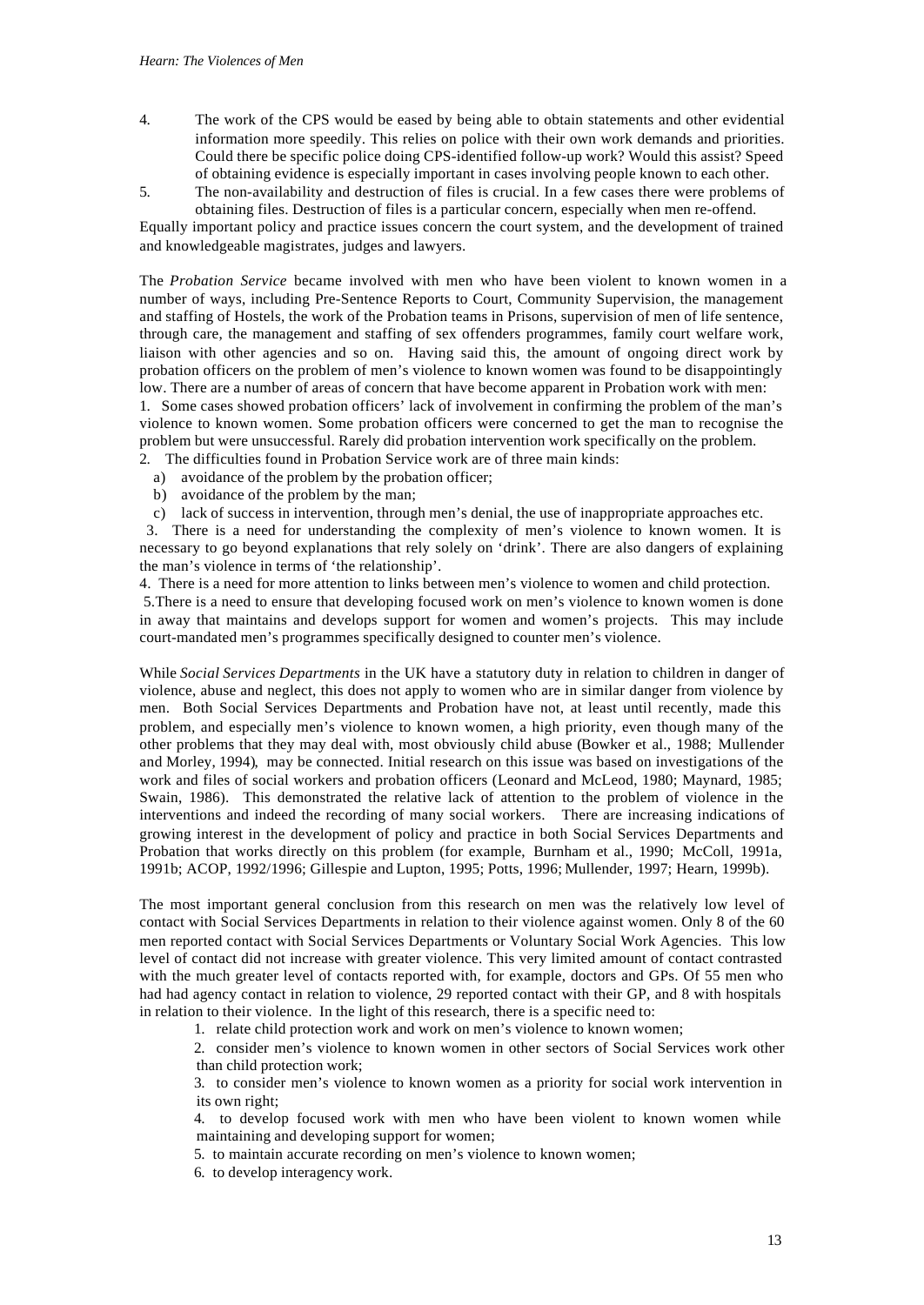Violence is bad for your health. *Health* agencies were a major point of contact for both women and men. There is a very urgent need for policy and practice reform in the everyday work of health workers and professionals, so that men's violence is asked about, recognised, recorded, and acted against in a consistent way. Health agencies could become a major force in action against men's violence.

# **Men's Programmes: Specific Intervention Against Violence**

During the 1980s there has been a growth of group-based men's programmes specifically designed for men who have been violent to women (Adams,1988; Caesar and Hamberger,1989; Edleson and Tolman, 1992). In North America, the initial forms included shelter adjunct programmes, mental health programmes and self-help programmes (Gondolf, 1985). In addition, there have also been initiatives from anti-sexist men and feminist women, and from within the criminal justice system, in particular the Probation Service. Perhaps most importantly, there are major variations in the philosophy, theoretical orientations, and practical methods of different men's programmes, including psychoanalytic, cognitive-behavioural, systemic, and profeminist (Dankwort, 1992-93). In profeminist models, the task is to educate men, sometimes didactically, on the inaccuracy and oppressivesness of their beliefs and actions — what has been called 'profeminist resocialization' (Gondolf, 1993). Typical methods involve the men describing and analysing their actual violence, abuse and controlling behaviour, and moving away from that power and control and towards more equal relationships. More specific techniques include cost-benefit analysis (of the gains and consequences of violent and abusive behaviour), safety plans (strategies for avoiding violence and abuse), and control logs (diary records of attempts to control partners) (Gondolf, 1993). Some programmes are fixed length, say 25 weeks, others more open-ended.

In the Duluth 'Power and Control' model (Pence and Paymar, 1990) all aspects of men's power and control over women - physical, sexual, economic, emotional and so on - are confronted and, if possible, changed. The programme's task is to educate, challenge and change the full range of men's behaviours, not only physical violence. In the UK, most programmes have developed in the late 1980s and early 1990s on a voluntary or part-funded basis. There is increasing interest in court-mandated programmes, in which the man completes attendance at the programme as part of his court sentence following conviction.

There has been a good deal of interest in the evaluation of the effectiveness of men's programmes (for example, Pirog-Good and Stets-Kealey, 1985; Edleson, 1990, Edleson and Syers, 1990). An evaluation study of two men's programmes in Scotland working with a combination of cognitive-behavioural methods and a profeminist 'Power and Control' framework has produced relatively impressive results (Dobash et al., 1996). This evaluation used women partners' assessment of men's behaviour following intervention. Three months after the imposition of the criminal justice sanction (i.e. men's programme or other sanctions, for example, fines), 20 percent of the men in the programmes had committed another violent act, while 62 percent of the men with other criminal justice sanction had done so. After a year, the comparable figures were 33 and 75 percent respectively. An even clearer differentiation appears when the frequency of violence is considered. After three months, none of the women, whose partner was in the programme reported five or more incidents of violence, while 16 percent of the women whose partner had other criminal justice sanctions did so. After a year, the comparable figures were 7 and 37 percent. This evaluative study fits closely with some US evaluations. Tolman and Bennett (1990) found that 60 percent of men who complete programmes were not physically assaultative of women after 6 months.

One of the most difficult questions is the evaluation of different curricula and approaches amongst men's programmes. In my research, men from three programmes with quite different philosophies were interviewed. Virtually all the men had some positive remarks about the programme; only one of the 19 men from this source (41 were from other sources) dismissed the experience as a 'complete waste of time' (Hearn, 1998b). However, such responses cannot in themselves be taken as evidence of 'success' in stopping violence. As one of the women leaders of a men's programme noted: 'What I find with men in the group is that physical violence stops probably within the first week. They overcompensate then by increasing the verbal, emotional and psychological [violence], because they've nowhere to off-load the tension you see. That takes a long time.'

Programme groups often involve complex dynamics whereby men recognise their similarity with and difference from others' stories and behaviours, including intentions to change or not in the future (Hearn, 1998b). Peer support between men in men's programmes may assist some men to change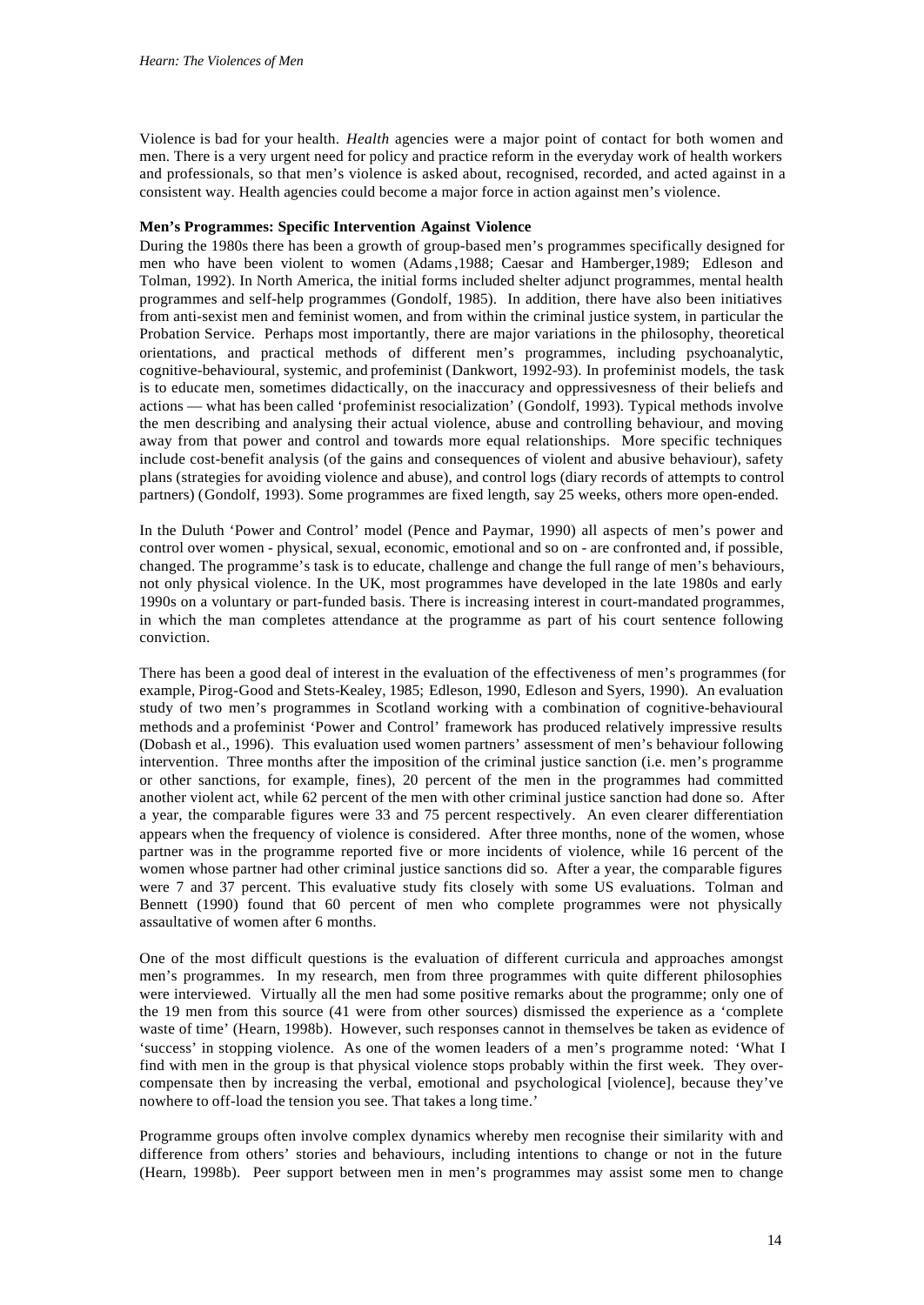through mutual re-education (Gondolf, 1984; Saunders, 1989). While Gondolf (1989, p.xi) argued that 'Those batterers in deep denial and resistance may be morelikely to respond to the didactic confrontation of the feminist approach.' Finally, it is very important not to generalise about programmes (they vary a lot; it all depends what they do), and not to divert resources from women's projects into men's programmes.

# **General Agency Policy Development: Changing Men In and Outside Agencies**

Following the research on both women's and men's experiences of men's violence to known women, a series of policy and implementation seminars were organised to feedback the results of the research and assist policy development (Hanmer, 1995; Hearn, 1995b, 1995c; Hanmer et al., 1995). In these policy seminars it became clear that there were important issues needing attention across particular agency responses to the problem of men's violence to known women (Hearn, 1996b). These include:

*1. Educating men on what violence is:* a basic educational task is for men to understand more fully what men's violence to known women is. In the research many men had a very limited definition of violence. Violence is not only physical violence alone, nor is it only physical violence that is visibly damaging or leads to police intervention. It includes pushing, shoving, blocking, pinning, holding and throwing the woman - all forms of physical violence excluded by some men. It is also sexual violence and abuse; violence and abuse of children and young people; emotional, verbal and psychological violence; threat, control of money, time, friends, potentially the whole social life of the woman. It is that which the woman experiences as violence from the man - a sense of the situation being out of control. Men do not have to use physical violence in order to be experienced as violent. Boys, young men and men, including those in agencies, have to understand this broader definition of violence in order to work against violence. This is important in schools, youth work and other agencies.

*2. Dealing with the problem as the responsibility of the statutory sector:* there has been considerable interest in recent years in voluntary sector responses against men's violence through men's programmes. While this has developed some innovative work, the responsibility for intervention should not remain here. The statutory sector of local and central government, the health service and the criminal justice system has to have the responsibility of dealing with the problem of men's violence to known women, just as it does for child protection. Leaving the problem to the voluntary sector would be leaving the responsibility for law enforcement o it rather than the statutory sector.

*3. Producing clear, general policy statements:* agencies and interagency groups need to have clear general policy statements against men's violence to known women.Violence is not to be tolerated. *4. Developing public campaigns:* these statements need to be supplemented by public campaigns using the power of advertising and the media.

*5. Changing the conditions that produce and sustain men's violence:* the conditions that produce and sustain men's violence to known women need to challenged and changed at all levels. Agencies and interagency groups are engaged in maintaining and/or changing power and inequalities between men and women. This applies both in the internal operation of agencies and the delivery of services to people, such as equal opportunities and other polices.

*6. Addressing other oppressions:* connections between men's violence to known women and racism, sexism, ageism, disablism, and heterosexism need to be addressed, in both understanding that violence and in the development of agency and interagency responses.

*7. Developing appropriate and detailed policy and practice: e*ach agency or interagency group needs to develop its own appropriate, detailed policies and practices in working against men's violence to known women. The question needs to be asked what is good policy here?

*8. Monitoring, maintaining and improving policy and practice: a*gency and interagency policies and practices need to be monitored. Commitment needs to be reasserted and developed; successes celebrated; areas for improvement acknowledged and addressed.

*9. Working against violence with men in contact in a focused way:* contact that agencies have with men who have been or who are likely to be violent to known women needs to be much more focused. It should directly address the problem of violence and work to stop it.

*10. Placing issues of power, control and responsibility as central in focussed work with men: focused work with men must avoid providing further excuses/justifications for violence.* 

*11. Developing interagency work with women and with men:* interagency work with women who have experienced violence from known men may also lead to the recognition of the problem of what is appropriate work with men. This has been a major focus of activity, especially in urban areas; interagency policy forums have brought together women's projects, community, social services, health, probation, police, prosecution and other agencies. Interagency work with men is at an early stage of development. It involves identifying key responsibilities, for both agencies and workers, for this work.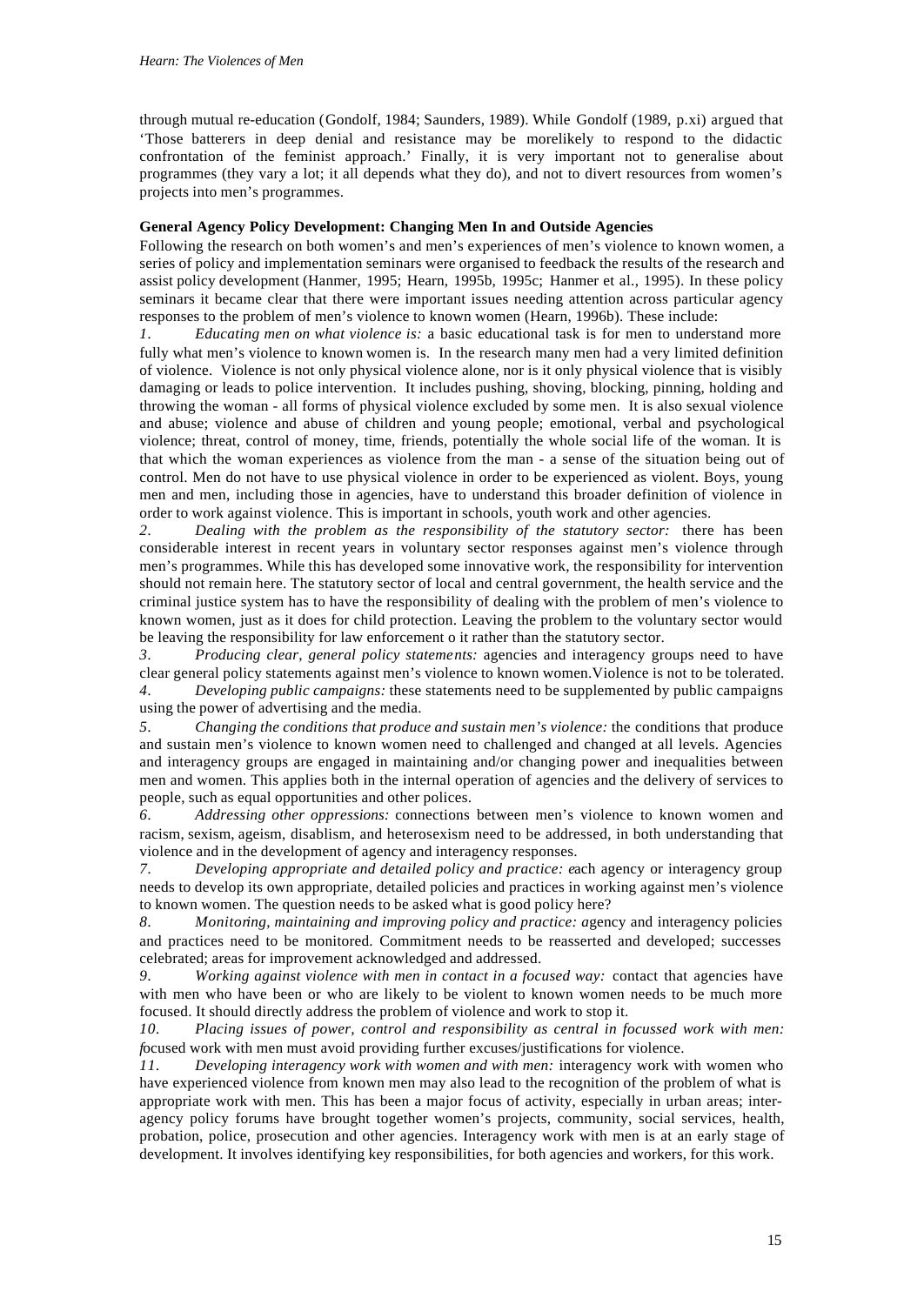*12. Making men, men's power and men's violence explicit in agency and interagency work:* agencies and interagency groups that work with men are generally 'men's agencies', predominately controlled, managed and staffed by men. Agencies that deal with men have to meet to explicitly address the question of men and men's power and violence. This involves managers and staff meeting, both within and between agencies, to consider these issues. There is a need to change agency cultures so men's violence against women is not acceptable. It is not possible, on the one hand, to work with men against *their* violence and, on the other, to be violent and abusive ways as men. Developing ways of managing that are non-oppressive, non-violent and non-abusive is a high priority (Hearn, 1996b; Collinson and Hearn, 1996).

*13. Addressing the need to change men in agencies:* this kind of work means that men in agencies have to be able to work against men's violence to known women. This involves considering the position and power of men in agencies such men being able to do this kind of work as well as reducing or stopping their own violence against women.

*14. Dealing with ambiguous issues of men's support for men:* changing men's practice in agencies in working with men who have been violent to known women raises some complex and ambiguous questions about men giving support to men. On the one hand male workers may need to work closely with male users; on the other hand it is essential to avoid collusion between men. The issue needs to be addressed rather than avoided.

*15. Reaching out to men not in contact with agencies:* many men are not in contact with agencies in relation to the problem of their violence against women. There is a need for outreach work, bringing us full circle to educational and campaign work with men and boys.

#### **Schools and Educational Institutions: Potential for Change**

Schools and other educational institutions are an obvious arena in which education of boys and thus men against violence to girls and women may be developed (Hearn, 1999a). Edleson and Tolman (1992, p.109) observe: 'One of the most logical avenues to influencing future behaviour is through contact with children and adolescents in the educational system.' There are a number of interrelated ways in which such educational intervention can be framed. First, there are those attempts to produce non-violent educational environments. Second, there have been increasing concerns with the operation of gender and sexual dynamics in schools, and how these may include violence, abuse and harassment. This perspective also often emphasises the ways in which the social production and reproduction of boys and young men in and around schools is a major part of the production and reproduction of adult men and masculinities, including men's violence against women. Thus in order to reduce that violence it is necessary to challenge and change the ways that boys are brought up and educated in schools and elsewhere (Mahoney, 1985; Askew and Ross, 1988; Whyld, 1990). An excellent recent review of theory and practice for working with adolescent boys around these issues is provided by Salisbury and Jackson (1996). In such broad approaches to the challenging of boys sexist behaviour there is a huge range of possible interventions, exercises and practices that may be relevant to reducing boys' violence in the present and men's violence in the future.

Third, there is the problem of bullying in schools (for example, Tattum and Lane, 1993). Bullying between boys can be understood as versions of boyhood by other boys (Salisbury and Jackson, 1996, p.90); and in turn these different forms of boyhood go on to encourage or discourage violence in adulthood. Anti-bullying policies can be part of an educational environment in which men's violence against women is not tolerated, and the whole educational ethos of the school is re-examined.

Fourth, there are some specific attempts to introduce education on men's violence against violence into the curriculum. This may be done as part of general education on peace and conflict resolution, personal and social development classes, or specific teaching on violence, gender equality or equal opportunities. Edleson and Tolman (1992, pp.109-110) have reported on several such initiatives. For example, the curriculum, *Skills for Violence-Free Relationships* (cited in Levy, 1984) was developed for 13-18 year olds jointly with the Southern California Coalition on Battered Women and the Junior League of Los Angeles. Four major areas are covered: defining abuse; understanding the myths and facts of domestic violence; comprehending the social and psychological contributors to abuse; and developing skills that provide alternatives to abuse, such as stress management, conflict resolution, and assertion skills. However, 'evaluation comparing students in classes where the curriculum was delivered with those in classes where it was not delivered reveals that knowledge about woman abuse and community resources increased significantly. Student attitudes about male and female roles in intimate relationships did not, however, change significantly' (Edleson and Tolman, 1992, p.110). Special attention needs to be given in curricular and related development to the interconnections of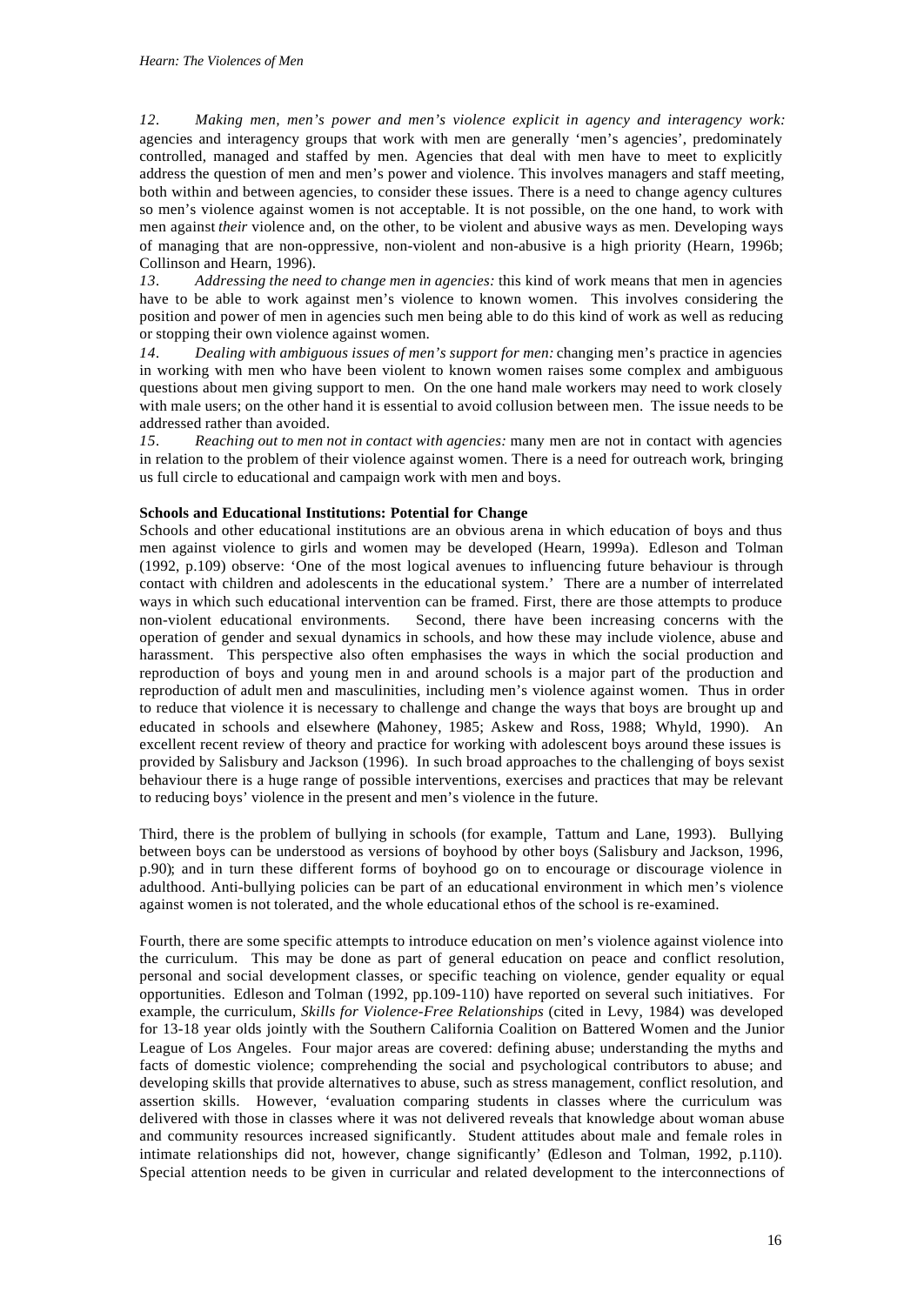sexuality and violence in sex education and elsewhere. This is partly because of the generally sexualised nature of men's violence against women. It is also because of the increasing understanding that much sexual abuse of children and young people is enacted by young male adults and male youth. In this work, teachers and other educational personnel need their own education, training and support. Finally, there is the question of response to violence to staff within education (see, for example, Education Service Advisory Committee, 1990). This perspective can be placed within the framework of increasing personal safety at work.

## **Campaigns and Public Politics: Broad Education Against Violence**

A final arena for changing men against violence against women is the world of campaign and public politics. They can be prompted by state, third sector, and even occasionally private sector organisations; Edinburgh City Council's 'Zero Tolerance' campaign against men's violence uses posters, stickers, T-shirts, exhibition and other materials, and circulates widely in the UK and elsewhere. In Canada two national campaigns have been promoted by men as part of anti-sexist politics. First, the White Ribbon Campaign organised in 1991 urging men to wear or display a white ribbon on the anniversary of the 1989 Montreal massacre. 'Their idea was to create a symbol which any man…could easily display and thereby begin to foster a climate in which violence against women would become increasingly unacceptable' (Luxton, 1993, p.362). Second, following two deeply shocking murders of women in Toronto, a small group of men walked from Windsor to Toronto in Spring 1992, and then to Ottawa in Autumn 1992, as a way of speaking out against men's violence and making contacts and meeting with communities on the way.

Large-scale state-funded advertising and postal campaigns (of the car safety-belt type) are needed that say simply and directly 'don't do it, don't think it. Such campaigns can be created and can be effective when governments and other powerful lobbies want them to be. It would do no harm for all agencies to begin by making it part of their policy statements that they oppose men's violence against women, in all its forms. Men's violence against women is a clear challenge to the development of agency policy and practice by men and in relation to men. There is a need for national commitments against violence. As the Gulbenkian Commission Report (1995) stressed as its priority recommendation:

'Individuals, communities and government all levels should adopt a 'Commitment to non-violence', of similar standing to existing commitments to 'equal opportunities'.'

It continued: 'The aims of the commitment are to work towards a society in which individuals, communities and government share non-violent values and resolve conflict by nonviolent means. Building such a society involves ... consistent disavowal of all forms of inter-personal violence - in particular by opinion-leaders.'

Governmental and other policies and strategies should tell boys and men not to be violent, advocate policies that encourage men to behave in ways that facilitate women's equality, and make it clear that the realisation of such changes depends partly on men in politics and policy-making, and their own understanding of their gendered actions. Mullender (1997, p. 28) summarises recent initiatives: 'Wife abuse only became a formal international priority in the 1980's during the United Nations' Decade for Women. In 1992, a UN Declaration recognised violence against women and children as a human rights issue, and the UN Platform of Action from the Fourth World Conference on Women, held in Beijing in 1995 ... built upon this by including violence against women as one of its critical areas of concern.'

# **IV: Conclusion**

Men's doing violence, men's talking (of their own) violence, and men's responding to violence are in some ways discrete activities within their own social locales. However, as shown, there are in practice a variety of ways in which the of doing violence is reproduced through the talking about violence; and in turn the responses to violence can either reproduce or counter violence. Importantly, much of the state's responses are enacted by organisations managed and staffed predominantly by men, and with strongly masculine cultures. Moreover men in agencies are still men. Their definitions, understandings, and excuses and justifications for violence may mirror or sometimes contradict those of men who are have been violent; they may of course themselves be violent. These connections make up part of what may called 'patriarchy'.

More positively, initiatives against men's violence are interconnected with each other in what may be thought of as spirals. Changing the self connects with changing men in relationships and in groups; that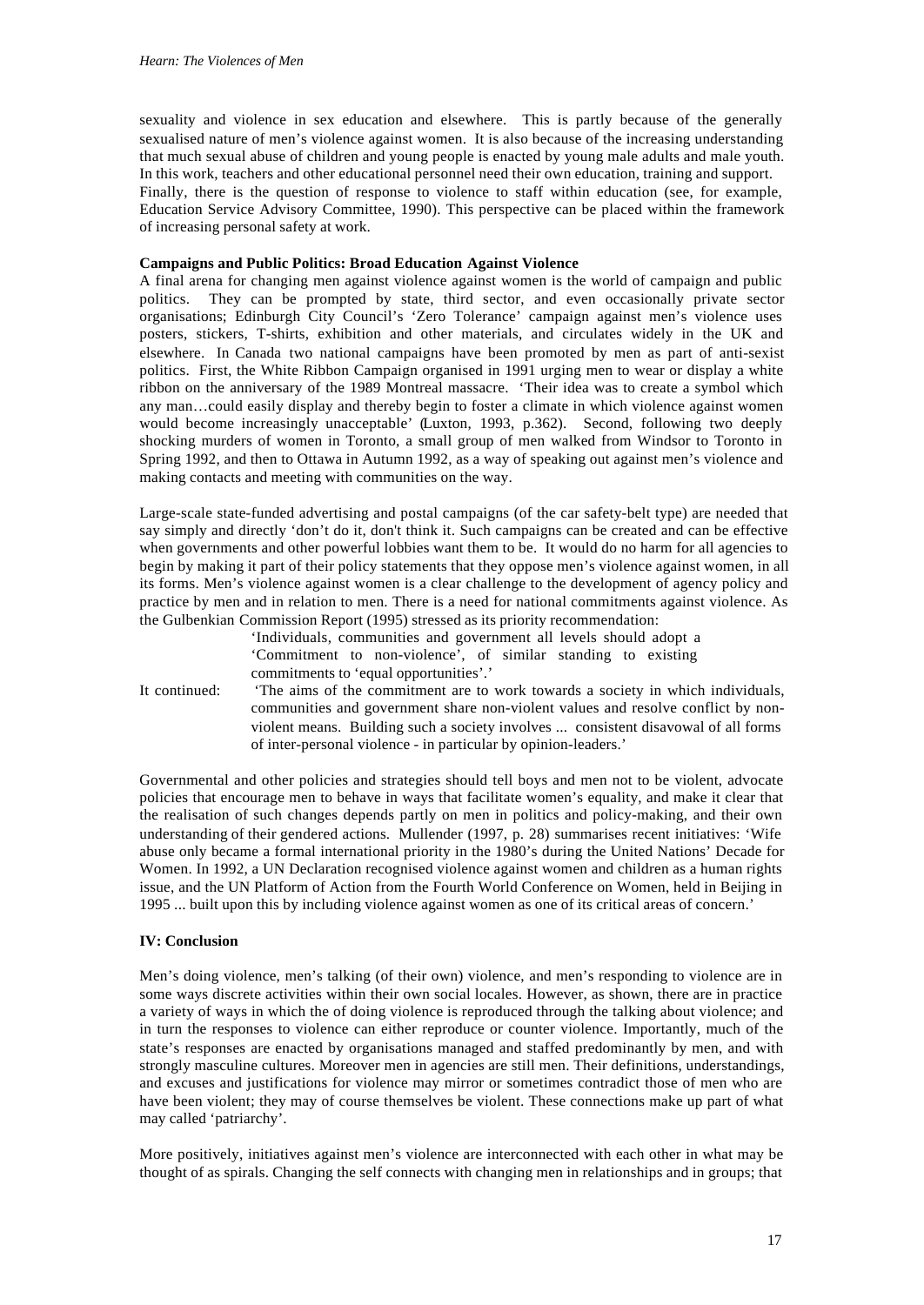in turn connects with policy and practice in agencies, men's programmes and educational institutions; and this connects with broader campaigns and public politics, themselves requiring change of the male self. Just as spirals of action can become vicious circles of more and more violence, so too can they become virtuous circles against violence. Men's violence to known women exists in the context of men's broader position in society. Changing men hinges on similar principles and politics to changing men more generally. Changing men to act against violence does not just involve the simple adoption of principles by men but recognising ambivalences, dilemmas and contradictions and working from that reality. Parallel issues around the problem of men persist *within* agencies dealing with men. To address these issues needs focused attention on violence and action against violence by men, the development of an analysis of men in the agencies, and the formulation of new policies and practices.

#### **References**

Adams, David (1988) 'Treatment models of men who batter: a profeminist analysis' in Kersti Yllö and Michele Bograd (eds.) *Feminist Perspectives on Wife Abuse*, Newbury Park, Ca.: Sage.

Askew, Carol and Ross, Sue (1988) *Boys Don't Cry: Boys and Sexism in Education*, Milton Keynes: Open University Press.

Association of Chief Probation Officers (1992/1996) *Position Statement on Domestic Violence*, London: ACOP.

Bowker, Lee, Arbitell, Michelle and McFerron, J. Richard (1988) 'On the relationship of wife beating and child abuse' in Kersti Yllö and Michele Bograd (eds) *Feminist Perspectives on Wife Abuse*, Newbury Park, Ca.: Sage.

Burnham, Dave, Boyle, J., Copsey, M., Cordery, J., Dominelli, L., Lambert, J., Smallridge, M., Whitehead, V. and Willis, S. (1990) 'Offending and masculinity: working with males', *Probation Journal*, 37(3), 106-11.

Caesar, P.L. and Hamberger, L.K. (eds.) (1989) *Treating Men Who Batter*, New York: Springer.

Campbell, Anne (1993) *Out of Control: Men, Women and Aggression*, London: Pandora.

Collinson, David L. and Hearn, Jeff (eds.) (1996) *Men as Managers, Managers as Men: Critical Perspectives on Men, Masculinities and Managements*, London: Sage.

Cordery, Jack and Whitehead, Antony (1992) '"Boys Don't Cry"', in P. Senior and D. Woodhill (eds.), *Gender, Crime and Probation Practice*, Sheffield: Sheffield City Polytechnic PAVIC Publication.

Council on Scientific Affairs, American Medical Association (1992) 'Violence against women: relevance for medical practitioners', *Journal of the American Medical Association*, 267, 3184-9.

Dankwort, Jürgen (1992-93) 'Violence against women: varying perceptions and intervention practices with woman abusers', *Intervention* (Quebec), 92, 34-49.

DeKeseredy, Walter S. (1990) 'Male peer support and woman abuse: the current state of knowledge', *Sociological Focus*, 23 (6), 129-139.

Dobash, Rebecca Emerson and Dobash, Russell (1979) *Violence Against Wives*, London: Open Books. Dobash, Rebecca Emerson and Dobash, Russell (1984) 'The nature and antecedents of violent events', *British Journal of Criminology*, 24(3), 269-88.

Dobash, Rebecca Emerson and Dobash, Russell (1992) *Women, Violence and Social Change*, London: Routledge.

Dobash, Russell, Dobash, Rebecca, Cavanagh, Kate and Lewis, Ruth (1996) *Research Evaluation of Programmes for Violent Men*, Edinburgh: The Scottish Office Central Research Unit.

Edleson, J.L. (1990) 'Judging the success of interventions with men who batter' in Douglas

Besharov (ed.) *Family Violence: Research and Public Policy Issues*, Washington, DC: AEI Press.

Edleson, J.L. and Syers, M. (1990) 'The relative effectiveness of group treatment with men who batter', *Social Work Research and Abstracts*, 26, 10-17.

Edleson, J.L. and Tolman, R. (1992) *Intervention for Men Who Batter: An Ecological Approach*,. Newbury Park, Ca: Sage.

Edwards, Susan (1989) *Policing 'Domestic' Violence*, London: Sage.

Frank, A W (1985) 'Out of ethnomethodology' in H. J. Helle and S. N. Eisenstadt (eds.) *Micro-Sociological Theory. Perspectives on Sociological Theory Volume 2*, Beverly Hills Ca.: Sage.

Gillespie, Terri and Lupton, Carol (eds.) (1995) *Working with Violence*, London: Macmillan.

Gondolf, Edward (1984) *Batters Anonymous: Self-help Counselling for Men Who Batter Women*, San Bernardino, Ca: BA Press.

Gondolf, Edward (1985) *Men Who Batter: An Integrated Approach for Stopping Wife Abuse*, Holmes Beach, Fl: Learning Publications.

Gondolf, Edward (1989) 'Foreword' in P.L. Caesar and L.K. Hamberger (eds.) *Treating Men Who Batter: Theory, Practice and Programs*, New York: Springer.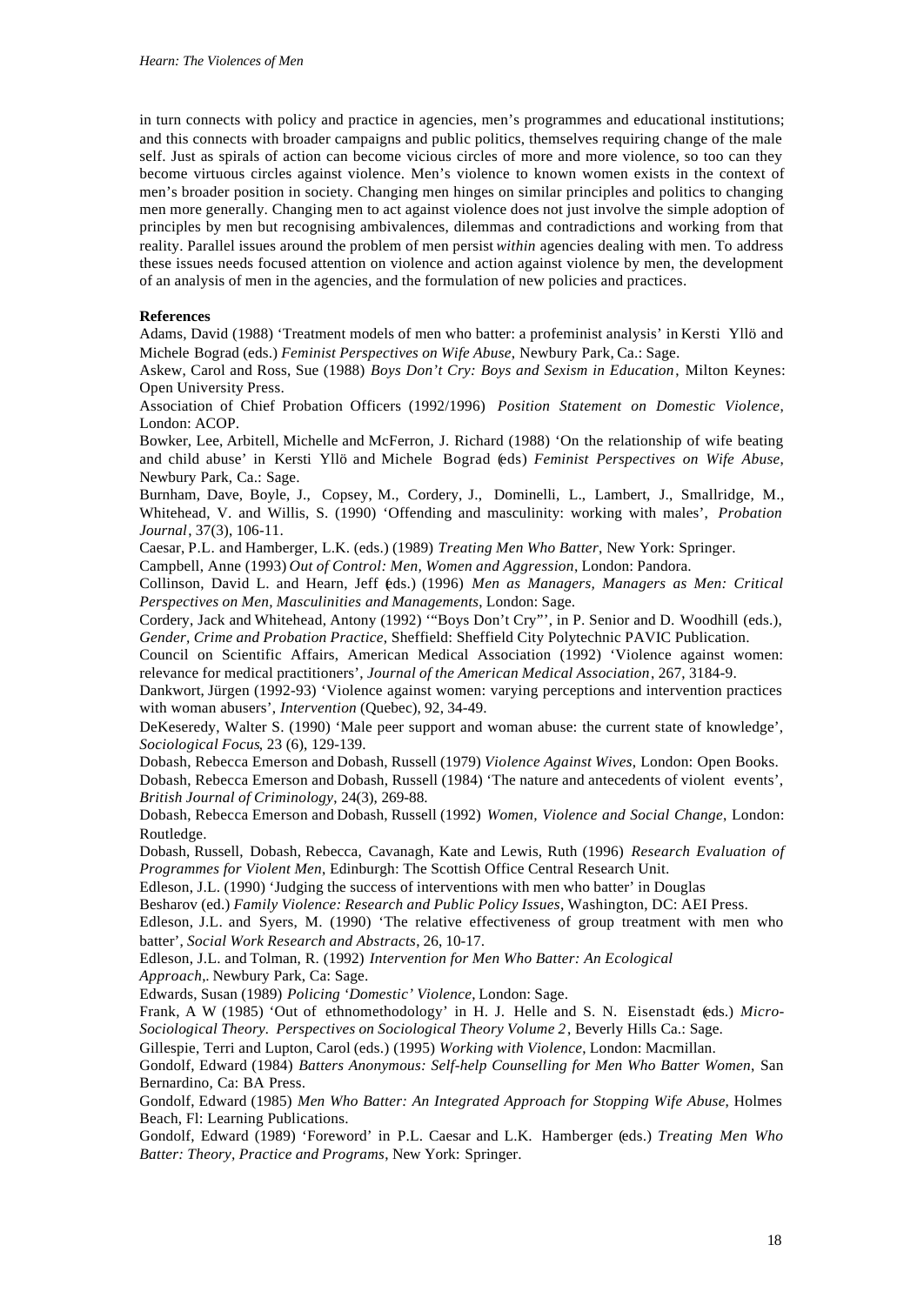Gondolf, Edward (1993) 'Male batterers' in R.L. Weisberg (eds.) *Family Violence: Prevention and Treatment*, Newbury Park, Ca: Sage.

Gulbenkian Foundation Commission Report (1995) *Children and Violence*, London: Calouste Gulbenkian Foundation.

Hanmer, Jalna (1995) *Patterns of Agency Contacts with Women who Have Experienced Violence from Known Men*, Bradford: University of Bradford.

Hanmer, Jalna (1996) 'Women and violence: commonalities and diversities' in Barbara Fawcett, Brid Featherstone, Jeff Hearn and Christine Toft (eds.) *Violence and Gender Relations: Theories and Interventions*, London: Sage, 7-21.

Hanmer, Jalna (1998) 'Out of control: men, violence and family life' in Jennie Popay, Jeff Hearn and jeanette Edwards (eds.) *Men, Gender Divisions and Welfare*, London: Routledge.

Hanmer, Jalna, Hearn, Jeff, Dillon, Cath, Kayani, Taira and Todd, Pam (1995) *Violence to Women from Known Women: Policy Development, Interagency Approaches and Good Practice*, Bradford: University of Bradford.

Hanmer, Jalna and Saunders, Sheila (1984) *Well-Founded Fear*, London: Hutchinson.

Hanmer, Jalna and Saunders, Sheila (1990) *Women, Violence and Crime Prevention*, Bradford: Research Unit on Violence, Abuse and Gender Relations, University of Bradford.

Hearn, Jeff (1987) *The Gender of Oppression*, Brighton: Wheatsheaf.

Hearn, Jeff (1990) "Child abuse' and men's violence' in Violence Against Children Study Group (ed.) *Taking Child Abuse Seriously*, London: Unwin Hyman.

Hearn, Jeff (1992) *Men in the Public Eye: the Construction and Deconstruction of Public Men and Public Patriarchies*, London: Routledge.

Hearn, Jeff (1995a) *'It Just Happened' A Research and Policy Report on Men's Violence to Known Women*, Bradford: Violence, Abuse and Gender Relations Research Unit, University of Bradford.

Hearn, Jeff (1995b) *Patterns of Agency Contacts with Men who have been Violent to Known Women*, London: University of Bradford.

Hearn, Jeff (1995c) 'Policy implications for agency and interagency working with men' in Jalna Hanmer, Jeff Hearn, Cath Dillon, Taira Kayani and Pam Todd (eds.) *Violence to Women from Known Men: Policy Development, Interagency Approaches and Good Practice*, Bradford: University of Bradford.

Hearn, Jeff (1996a) ''Men's violence to known women: historical, everyday and theoretical constructions' in Barbara Fawcett, Brid Featherstone, Jeff Hearn and Christine Toft (eds.) *Violence and Gender Relations: Theories and Interventions*, London: Sage.

Hearn, Jeff (1996b) 'Men's violence to known women: men's accounts and men's policy developments' in Barbara Fawcett, Brid Featherstone, Jeff Hearn and Christine Toft (eds.) *Violence and Gender Relations: Theories and Interventions*, London: Sage.

Hearn, Jeff (1998a) 'It's time for men to change' in Jim Wild (ed.) *Working with Men for Change*, London: Taylor & Francis.

Hearn, Jeff (1998b) 'Men will be men: the ambiguity of men's support for men who have been violent to known women' in Jennie Popay, Jeff Hearn and Jeanette Edwards (eds.) *Men, Gender Divisions and Welfare*, London: Routledge.

Hearn, Jeff (1998c) *The Violences of Men*, London: Sage.

Hearn, Jeff (1999a) 'Educating men about violence against women', *Women's Studies Quarterly*, Special Issue: Teaching about Violence against Women, Vol. 27 (1 & 2), 140-151.

Hearn, Jeff (1999b) ''Men, social work and men's violence to known women' in Alistair Christie (ed.) *Men and Social Work*, London: Macmillan.

Heathcote, Owen (1994) 'Is there abuse in the text? Legitimate and illegitimate violence in *La Question, Les Chiens, Le Boucher* and *Mémoires d'une fouetteuse*', in Renate Günther and Jon Windebaeck (eds.) *Violence and Conflict in Modern French Culture*, Sheffield: Sheffield Academic Press, 153-177.

Heiskanen, Markku and Piispa, Miina (1998) *Faith, Hope, Battering: A Survey of Men's Violence against Women in Finland*, Helsinki: Statistics Finland/Council for Equality.

Kirkwood, C. (1993) *Leaving Abusive Partners: From Scars of Survival to the Wisdom for Change*, London: Sage.

Leonard, Peter and McLeod, Eileen (1980) *Marital Violence: Social Construction and Social Service Response* Coventry: University of Warwick.

Levy, B. (1984) *Skills for Violence Free Relationships*, Santa Monica, Ca: Southern California Coalition for Battered Women.

Luxton, Meg (1993) 'Dreams and dilemmas: feminist musings on 'the man question'' in Tony Haddad (ed.) *Men and Masculinities: A Critical Anthology*, Toronto: Canadian Scholars' Press.